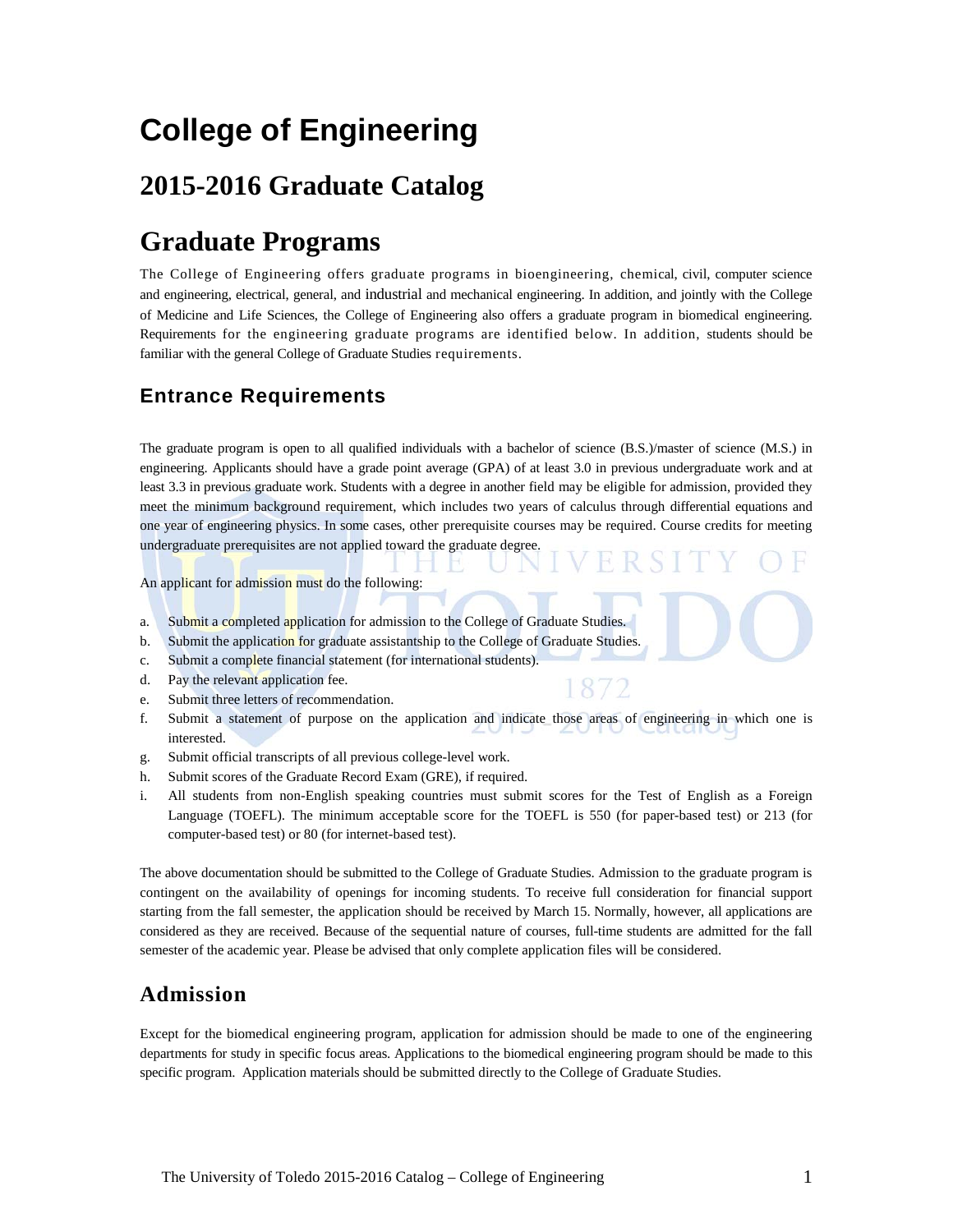To be admitted to a graduate program in the College of Engineering, the applicant must have a bachelor's degree in engineering or a closely related field. Admission is made on an individual basis, taking into account the applicant's previous academic record, the intended area of study and professional experience. Individual departments may have additional requirements, which are listed in their departmental descriptions. Generally, a GPA of at least 3.0 is required for admission. Applicants having a GPA of less than 3.0 who demonstrate potential for graduate study may be admitted to the master's program on a provisional or other basis at the option of the department. All students from non-English speaking countries must submit scores for the TOEFL; some departments will require completion of the GRE, as well. Application procedures and general requirements for admission to doctoral programs are described elsewhere in this catalog. The completed College of Graduate Studies application and all required accompanying materials should be submitted directly to the College of Graduate Studies.

The graduate program director of the department that houses the student's proposed area of study will make the admission decision, subject to departmental policies and review by the College of Graduate Studies. Therefore, the applicant should clearly indicate an area of intended concentration and/or the department of intended study. The criteria for admission include the baccalaureate and previous graduate record (grades and curricular content), the student's potential for success as indicated by professional references and relevant post-baccalaureate experience, and, for international students, the scores on required standardized tests.

Most successful applicants for the Ph.D. program will have completed a master's degree in the intended area of study or a closely related field. For an applicant who has an outstanding undergraduate record and no master's degree, direct admission to the doctoral program is available. Applicants seeking direct admission must satisfy all prerequisites for graduate study in the intended field of study and must have achieved an undergraduate GPA of at least 3.0.

# **Early Admission to M.S. in Engineering**

The College of Engineering encourages students who wish to continue their education and earn graduate degrees in engineering to take the M.S. in engineering early admission option. By entering the M.S. program prior to completing their B.S. degree requirements, talented students may begin working on their graduate research while completing B.S. degree requirements. They may apply certain graduate courses toward selected B.S. course requirements (subject to departmental restrictions).

Students enrolled in a B.S. degree program in engineering at The University of Toledo who are within 18 hours of graduation, have a minimum 3.3 cumulative undergraduate GPA, and have completed their minimum co-op work requirements may be accepted for early admission into an M.S. engineering degree program. Applications will be accepted no earlier than one year (33 semester credit hours) prior to the expected completion of the B.S. program. An expedited application package contains 1) a completed regular application for graduate admission (special student application is not accepted); 2) three letters of recommendation; and 3) a biographical sketch (one page). Students accepted through this process will be granted provisional admission to allow them to enroll in graduate level courses and will be admitted to the M.S. program in the College of Engineering upon completion of their B.S. degrees.

A student must file an M.S. plan of study immediately after being granted early admission to the M.S. program. The plan must specify up to nine credit hours of graduate course work that will be applied in lieu of specific B.S. degree requirements. The student must meet all the requirements of the M.S. program as specified by the College of Graduate Studies, the college and the department.

# **Master of Science Programs**

The master's degree programs are intended to provide advanced study in a relevant area of engineering. The programs provide sufficient flexibility to allow students to develop an area of specialization, broaden their educational experience into additional areas of engineering, or synthesize an integrated program of interdepartmental studies through a thesis or project.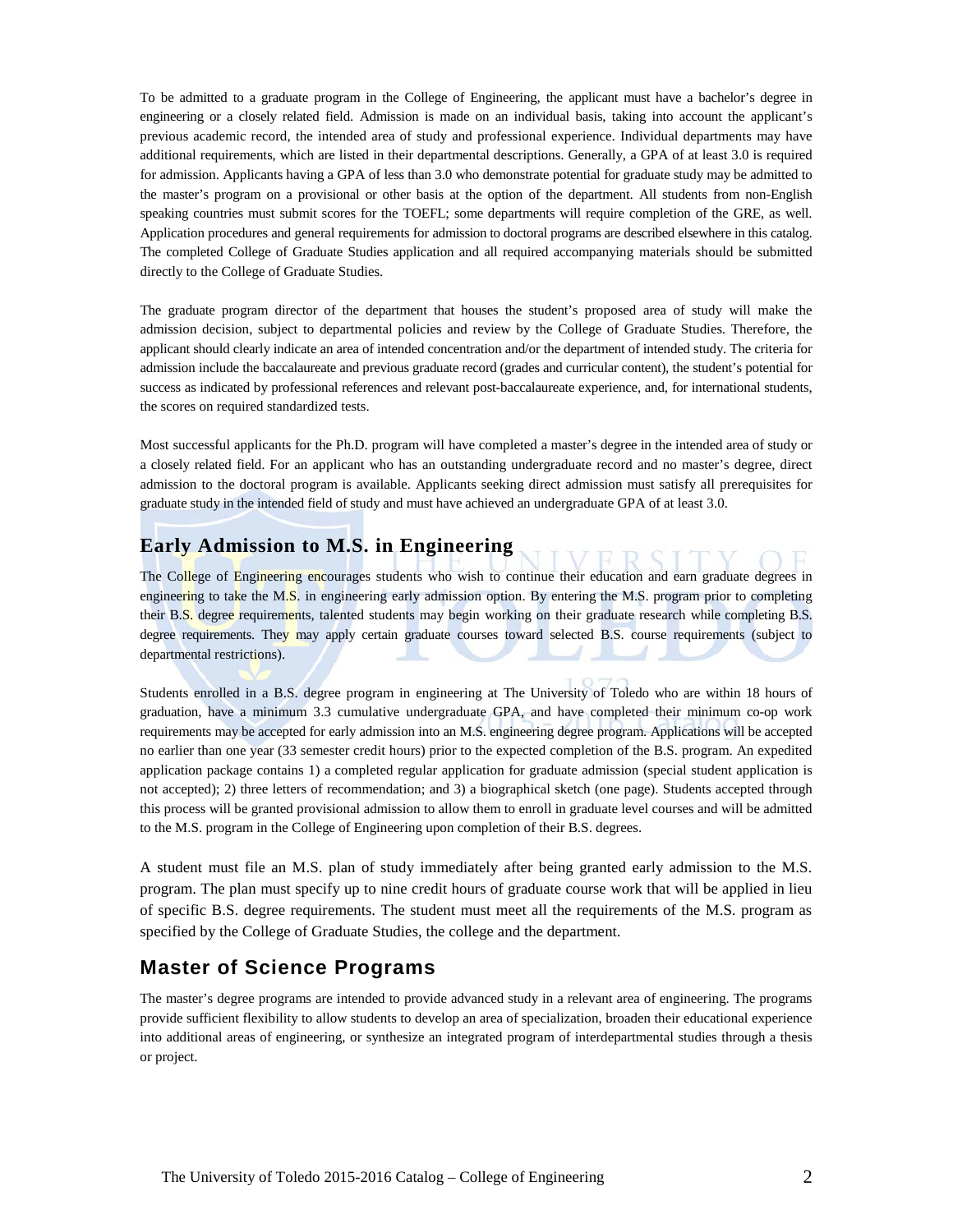### **Plan of Study**

The master of science in engineering, master of science in bioengineering, master of science in chemical engineering, master of science in civil engineering, master of science in electrical engineering, master of science in industrial engineering, and master of science in mechanical engineering are offered with the following options:

- 1. **Master of science degree with thesis option:** A minimum of 30 credit hours of approved graduate study, including nine credit hours of master of science thesis under the supervision of a faculty member, is required. Students are required to submit a written thesis and successfully complete the oral defense of the thesis work. Additional guidelines and requirements may exist for individual departments.
- 2. **Master of science degree with non-thesis option:** The master of science with non-thesis option is available with the approval of the department chair or the department graduate program director:
	- a. **Master of science degree with project option:** Students are required to complete 30 credit hours of approved graduate study, including six hours of master of science project as specified by individual department guidelines and requirements. Students are required to submit a written project report to the department.
	- b. **Master of science degree with course work-only option:** Students are required to complete 30 credit hours of approved graduate-level course work. Additional hours of course work to replace thesis or project are selected from departmental electives approved by the department chair or the graduate program director.
	- c, The master of science degree in chemical engineering has an additional non-thesis option, a Professional Science Masters, that requires 30 credit hours of approved graduate-level course work and 6 hours on internship.

A plan of study that specifies the entire master's program to include thesis or project and graduate course work, as well as any specified preparatory undergraduate course work, is to be developed by the student working with his/her adviser. This plan of study is to be submitted for review and approval to the department's graduate director, the department chair, the college's associate dean of graduate studies, and the College of Graduate Studies before 10 graduate credits are completed. Graduate course work is selected from that available in engineering, math, science, business and related fields to include required core courses and/or to satisfy course category restrictions specified by the individual programs. Students should consult the departmental program descriptions for additional requirements.

In order to be awarded the Master of Science degree, the student must have at least a B average (minimum GPA of 3.0/4.0) for all graduate course credits in the program as well as for their entire graduate transcript. Only credit hours obtained with a letter grade of "C" or higher, or an "S" grade for the limited number of classes offered on a satisfactory or unsatisfactory basis, will fulfill degree requirements.

## **Doctoral Degree Program**

The doctor of philosophy program in the College of Engineering is intended for academically outstanding students with appropriate bachelor's degrees. The program requires the completion and defense of a significant, original research dissertation. Potential fields of study are designated as areas of research focus by individual departments. Potential concentrations are bioengineering, chemical engineering, civil engineering, computer science and engineering, electrical engineering, environmental engineering, industrial engineering, manufacturing engineering, and mechanical engineering.

## **Advisory Committee**

Doctoral students, in consultation with the graduate program director and departmental chair, should select an adviser during their first term of study. Since the adviser is expected to become the student's dissertation supervisor, selection should be based on mutual agreement and common interests, with the expectation that the student and adviser can work effectively together. Notification of the adviser's appointment should be forwarded to the department's graduate program director, the college's associate dean of graduate studies, and the College of Graduate Studies for approval.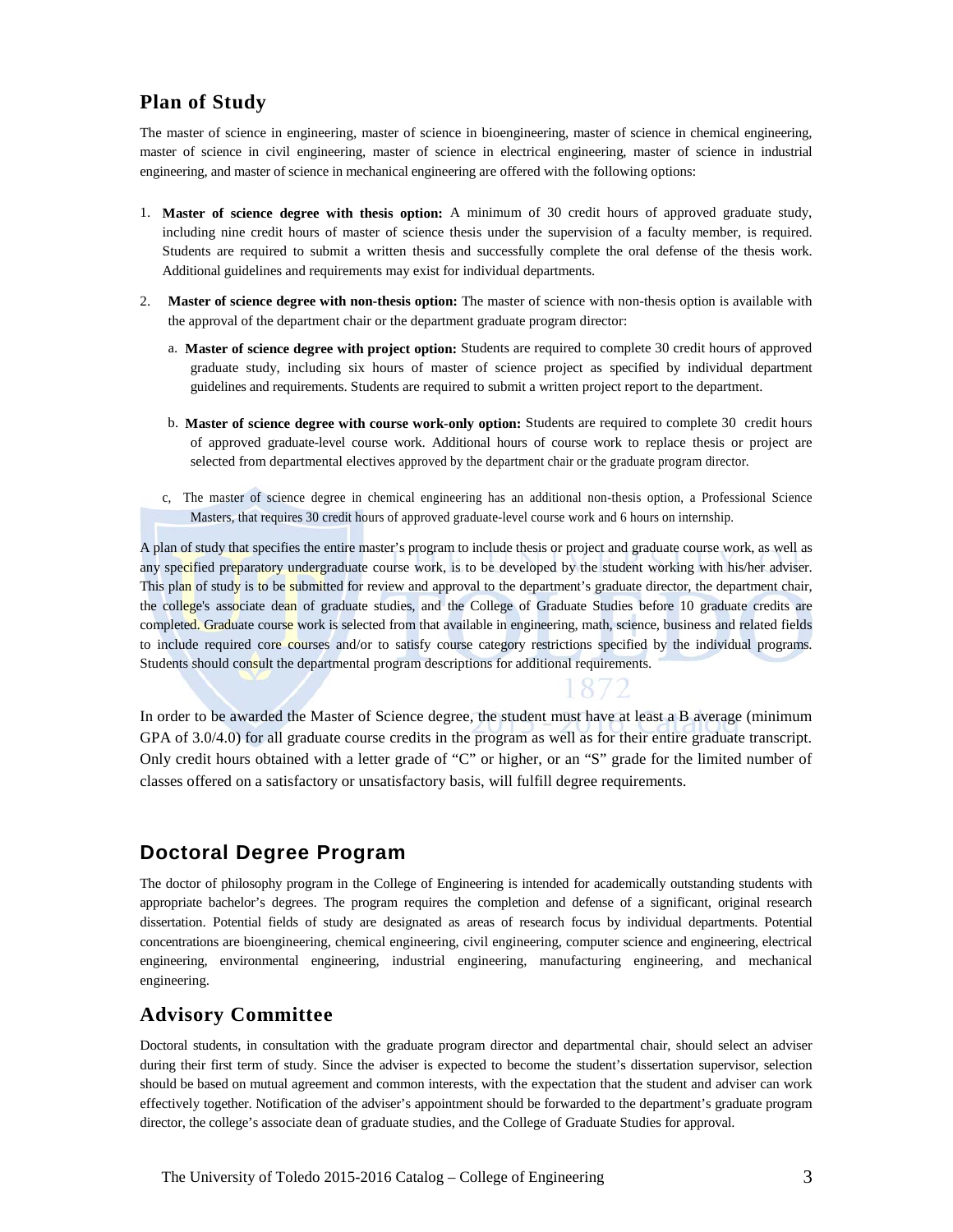When the student and adviser have agreed on a general area for the dissertation within the first year of study, an advisory committee should be appointed, subject to the approval of the graduate program director and departmental chair. This committee, in general, is composed of a minimum of five graduate faculty members, with at least one of whom from outside the focus area and one from outside the department of the adviser. The duties of the advisory committee include developing a plan of study that will prepare the student in the chosen field and facilitate successful completion of the dissertation; reviewing and approving the dissertation proposal; advising and assisting in the completion of the dissertation research and preparation of the manuscript; and conducting the dissertation defense. Students are referred to additional details and requirements provided in the Graduate Student Handbook of individual departments.

## **Plan of Study**

The advisory committee's first responsibility is to develop and submit for approval a doctoral program plan of study that meets all University, college and departmental requirements. This document specifies the course work and other requirements for the Ph.D.; it sets a tentative schedule for the examinations, and for presentation and defense of the dissertation proposal. Submission of the plan of study for approval to the graduate director, the departmental chair and the College of Graduate Studies also accomplishes official appointment of the advisory committee.

The plan of study requires a minimum of 45 credit hours each of dissertation and course work. (Students admitted to the Ph.D. program with an M.S. degree are granted up to 30 course work credits for their M.S. degree.) Course work must satisfy core course and other requirements specified for the student's focus area by the department.

In order to be awarded the Ph.D. degree, the student must have at least a B average (minimum GPA of 3.0/4.0) for all graduate course credits in the program as well as for their entire graduate transcript. Only credit hours obtained with a letter grade of "C" or higher, or an "S" grade for the limited number of classes offered on a satisfactory or unsatisfactory basis, will fulfill degree requirements.

## **Residence Requirement**

The College of Graduate Studies has established an academic residency requirement in order to provide doctoral students with the opportunity to engage in intensive, concentrated study over an extended period of time in association with faculty members and other students in an atmosphere conducive to a high level of intellectual and scholarly activity.

2015 - 2016 Catalog

Doctoral students satisfy the doctoral residency requirement by completing at total of 18 hours of coursework taken over 3 consecutive semesters. Enrollment in a summer term is not required to maintain continuity, but credits earned during summer terms could count toward the 18 hours required for residency. Each graduate program may exclude certain courses and credit hours from meeting the residency requirement.

Any exceptions to the residency requirement should be requested to the College of Graduate Studies on the "Residency Requirement Exception Form" that should be attached to a Plan of Study for students who have been determined by their academic program to need an exception to the residency requirement.

## **Examinations**

At the discretion of the student's department, either a qualifying examination, a comprehensive examination or both will be required prior to admission to candidacy. Please refer to departmental and University requirements for details of the qualifying or comprehensive examinations.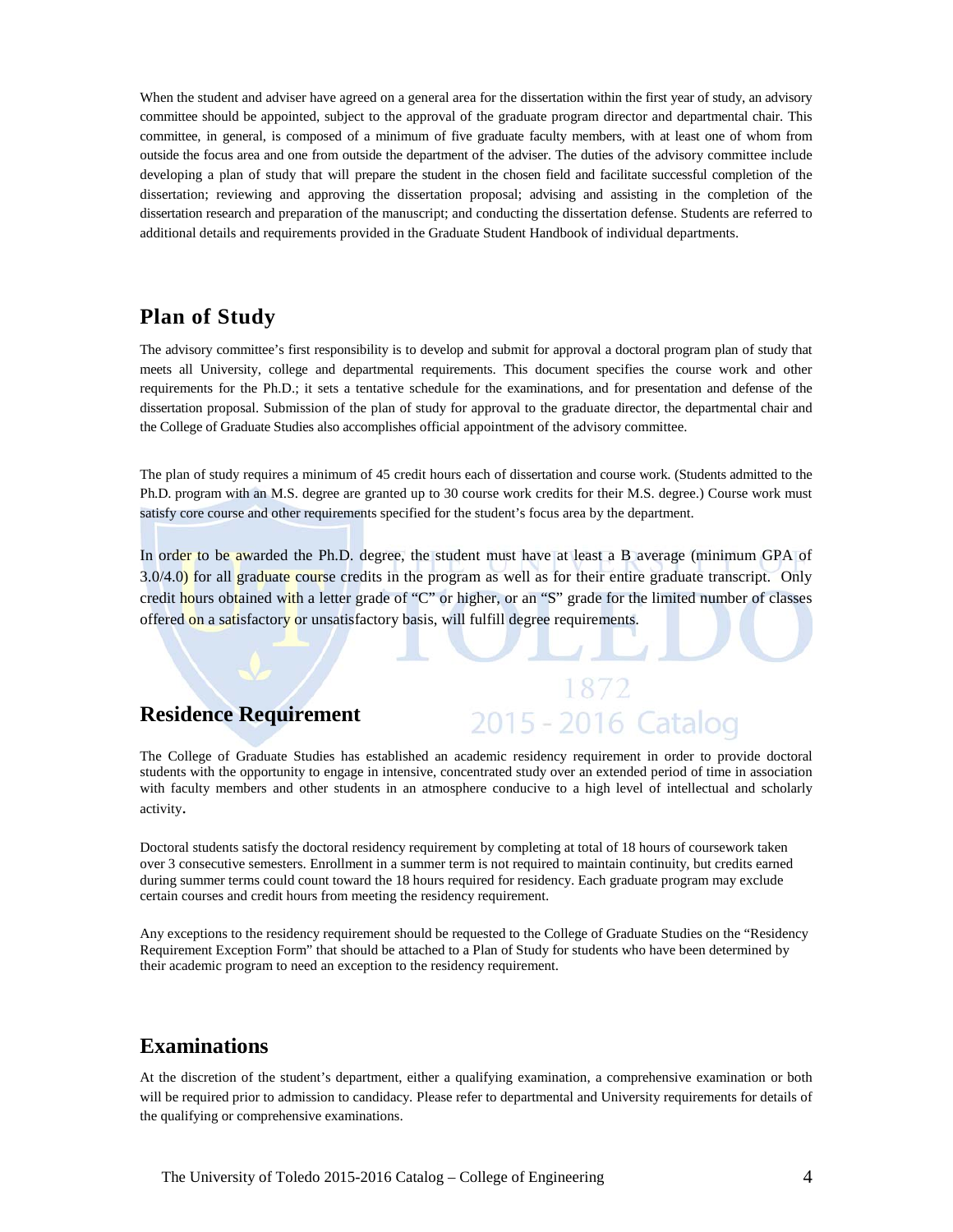## **Admission to Candidacy**

When notified the required qualifying or comprehensive examination(s) have been passed and all other departmental requirements for candidacy are fulfilled, the student should initiate formal admission to candidacy. This requires the signed approval of the graduate program director and department chair and notification to the College of Graduate Studies.

## **Dissertation Proposal**

The student, working with the adviser, should develop a detailed written dissertation proposal for presentation to the advisory committee. The proposal should state the objectives, provide appropriate background, and describe the general approach to accomplish the research clearly and completely. Specific procedures and details for the timing, preparation, distribution and defense of this proposal are noted in departmental requirements. An approved copy of the accepted proposal, signed by each member of the advisory committee, will be kept in the student's file.

### **Dissertation Defense**

After the adviser and committee have approved the dissertation proposal, the student should carry out the dissertation plan. When the adviser and student believe the work is complete and ready for defense, a dissertation manuscript should be prepared, with the adviser providing suggestions for improvement, until both the adviser and the student believe the document is ready for publication.

The student should distribute the final adviser-approved manuscript and schedule a defense before the advisory committee.

The defense is open to the public. Notice of the exam should be sent to the departmental graduate director, associate dean of graduate studies of the College of Engineering, and the College of Graduate Studies, and should be posted on College of Engineering bulletin boards.

Following the examination, the advisory committee will vote on whether to approve the dissertation and its defense. The committee will advise the student on what additions or corrections are necessary before another defense is scheduled. When the examination is passed, there are generally revisions for improvement to be implemented before final approval of the document. When the final corrected, signed dissertation is submitted to the College of Graduate Studies through the departmental graduate director, the department chair and the associate dean of graduate studies, the student is certified academically for graduation.

# **Doctor of Philosophy in BIOMEDICAL ENGINEERING**

*Mohamed Samir Hefzy, Program Co-Director from the College of Engineering Dorothea Sawicki, Program Co-Director from the College of Medicine*

The Doctor of Philosophy in Biomedical Engineering at the University of Toledo is a joint program between The College of Engineering and The College of Medicine. The program is open to qualified students with either degrees in engineering or in science fields such as biology, chemistry, physics, mathematics, or computer science. Since prospective students have a variety of backgrounds, the requirements for admission vary.

The degree is conferred based on high scholarly attainment in the field of biomedical engineering. This program incorporates a formal entrepreneurship component in collaboration with the College of Business and Innovation (COBI) to encourage PhD students to commercialize the biomedical technology they may develop as part of their dissertation research. The curriculum also provides a PhD program for MD students from undergraduate engineering backgrounds that are interested in pursuing a dual degree and careers as physician scientists.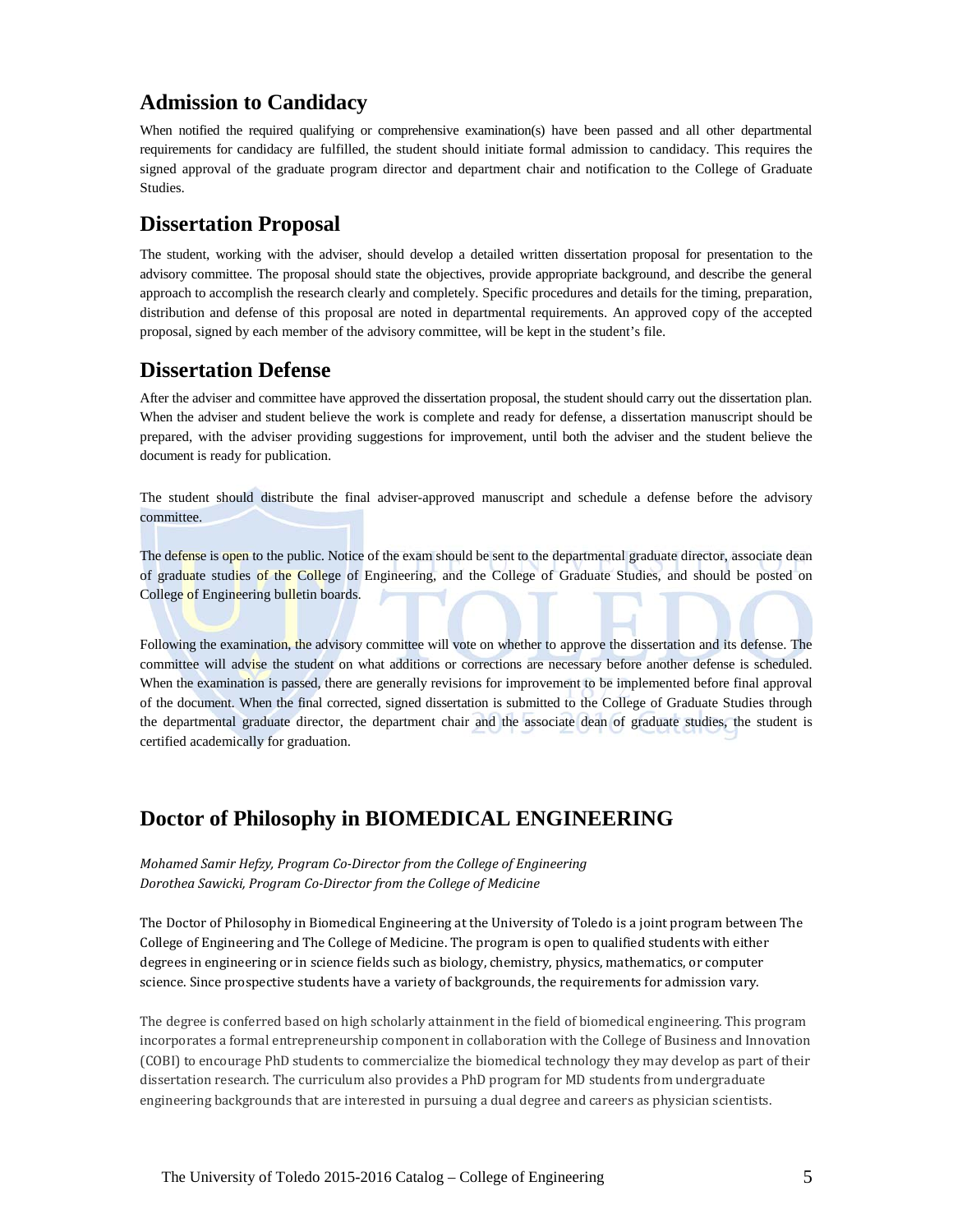In addition to coursework requirements, continuation within the Ph.D. program requires that the student pass two major examinations: (1) the Ph.D. Qualifying Exam and (2) the defense of the Dissertation Research Proposal. Completion of the Ph.D. degree requires the writing and defense of the Dissertation and the writing of a business commercialization plan and/or publication of the research findings.

# **Curriculum**

A minimum of 90 semester credit hours of approved graduate coursework are required beyond the B.S. degree. For students directly admitted into the Ph.D. program with a B.S. degree, the minimum coursework requirements specified below must be satisfied.

- Register and attend a weekly seminar series in the College of Engineering or the College of Medicine and Life Sciences. Registration and attendance is mandatory every semester.
- Complete 13 hours of core coursework.
- Complete 12 hours of engineering/life sciences elective coursework.
- Complete 3-6 hours of entrepreneurship elective coursework.
- Complete 15 hours of other engineering/science elective coursework.
- Complete at least 45 semester hours of dissertation research. A student can register for dissertation research only after passing the *Qualifying Exam*.

In order to be awarded the PhD in Biomedical Engineering degree, the student must have at least a B average (a minimum GPA of 3.0/4.0) for all graduate course credits in the program of study as well as for the entire graduate transcript. Only credit hours obtained with a letter grade of "C" or higher, or an "S" grade for the limited number of classes offered on a satisfactory or unsatisfactory basis, will fulfill degree requirements.

The PhD curriculum requirements are designed to allow students maximum flexibility in selecting coursework appropriate for the research area. The curriculum for the PhD in Biomedical Engineering centers on several core course requirements in mathematics, engineering, and the life sciences. Additional technical courses are taken as needed to support the research area. In addition to the technical content, students take two courses from the College of Business on intellectual property and research commercialization, and develop a business plan to commercialize their dissertation research. Individual course selections are made by the student and the student's research advisor and/or dissertation committee.

The core courses include the following: i) Computational Physiology, ii) a math course at the 7000 or 8000 level as a prerequisite for the mathematics core course, iii) choice of one of the following two mathematics core courses: MIME 8100 Advanced Engineering Mathematics II or MATH 8510 Partial Differential Equations, iv) INDI 802 On Being a Scientist, and v) a choice of 3+ credit hours from the following College of Medicine courses: BMSP 833 CPRA in Protein Structure and Function; BMSP 834 CPRA in Genes and Genomes; BMSP 835 CPRA in Cell Biology and Signaling; BMSP 836 CPRA in Biomembranes; ORTH 790 Orthopaedic Biomechanics I or equivalent; MPHY 804 Diagnostic Radiological Physics or equivalent. Students emphasizing the biological sciences must complete at least 5 credit hours of biomedical sciences program (BMSP) courses.

The PhD in Biomedical Engineering includes an entrepreneurial component which is nurtured through close interaction with the COBI Each student in this degree program completes the course EFSB 6590 New Venture Creation as part of the approved elective coursework. Students may also elect to complete the additional graduate level COBI course EFSB 6690 Technology Commercialization.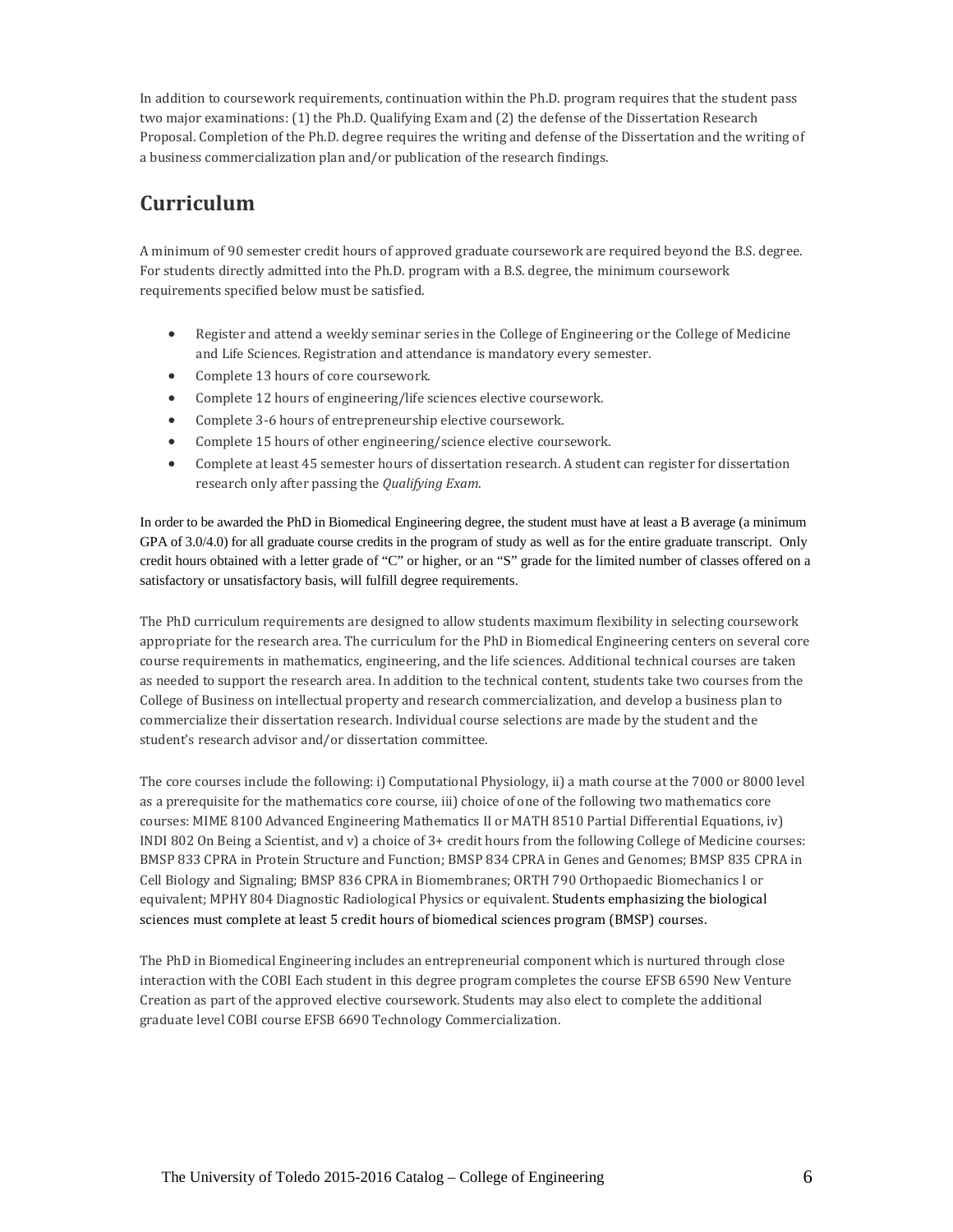# **Qualifying Examination**

The Qualifying Examination is an oral exam used to assess a student's critical thinking skills and understanding of the foundational material essential for success in the doctoral program. For students accepted into the Ph.D. program, the Ph.D. Qualifying Exam will occur after the completion of the required first year coursework comprising the core courses in physiology, mathematics and the courses from the College of Medicine and Life Sciences. The students rotate through 3 different examination topics which are mediated by 2-3 faculty members. Each testing topic lasts no more than 25 minutes; each student is asked questions of increasing difficulty until the perimeter of the student's knowledge is determined. All students are tested on the common areas of mathematics and physiology. Each student selects the third test segment from the three broad specialization areas of biomechanics, bioprocessing/molecular & cellular biology, and bioelectrical systems.

Following the finalization of the examination outcomes, the Program Co-Directors immediately notify the students tested in writing of the testing outcome. If retesting is required, the student is also informed of the date of testing and the topic(s) to be retested. Students who do not receive an outright pass on the first examination have one opportunity to retest with a passing score or are dismissed from the program.

# **Ph.D. Dissertation Committee**

Following the successful completion of the Qualifying Examination, students are expected to form their dissertation committees with the advice and consent of their research advisors. Each committee must consist of at least five UT Graduate Faculty. Affiliated Faculty must constitute the majority on each committee. Each committee must include at least one Affiliated Faculty member from the College of Engineering, one from the College of Medicine and Life Sciences, and one external faculty member usually from the College of Business and Innovation.

# **Doctoral Candidacy**

All doctoral students must meet the following requirements before being admitted to doctoral candidacy:

2015 - 2016 Catalog • Pass the Biomedical Engineering Qualifying Examination

- Select a dissertation committee
- Obtain at least a 3.0/4.0 for all graduate level coursework

Prior to initiating dissertation research, each student must complete and file a Graduate Research Advisory Committee Approval and Assurances Form (GRAD) with the College of Graduate Studies. Students must complete this form and receive the required approvals prior to beginning any research for a thesis involving humans, animals, radiation, or bio hazardous substances.

# **Dissertation Research Proposal Examination**

The dissertation research proposal is a document written by the student describing the research to be undertaken for the dissertation. The oral examination consists of the presentation of the written proposal by the student to the dissertation committee in a closed forum. The dissertation research proposal must be written and presented within one calendar year of passing the Qualifying Examination. A student may request an extension of up to one additional calendar year with the approval of the faculty advisor.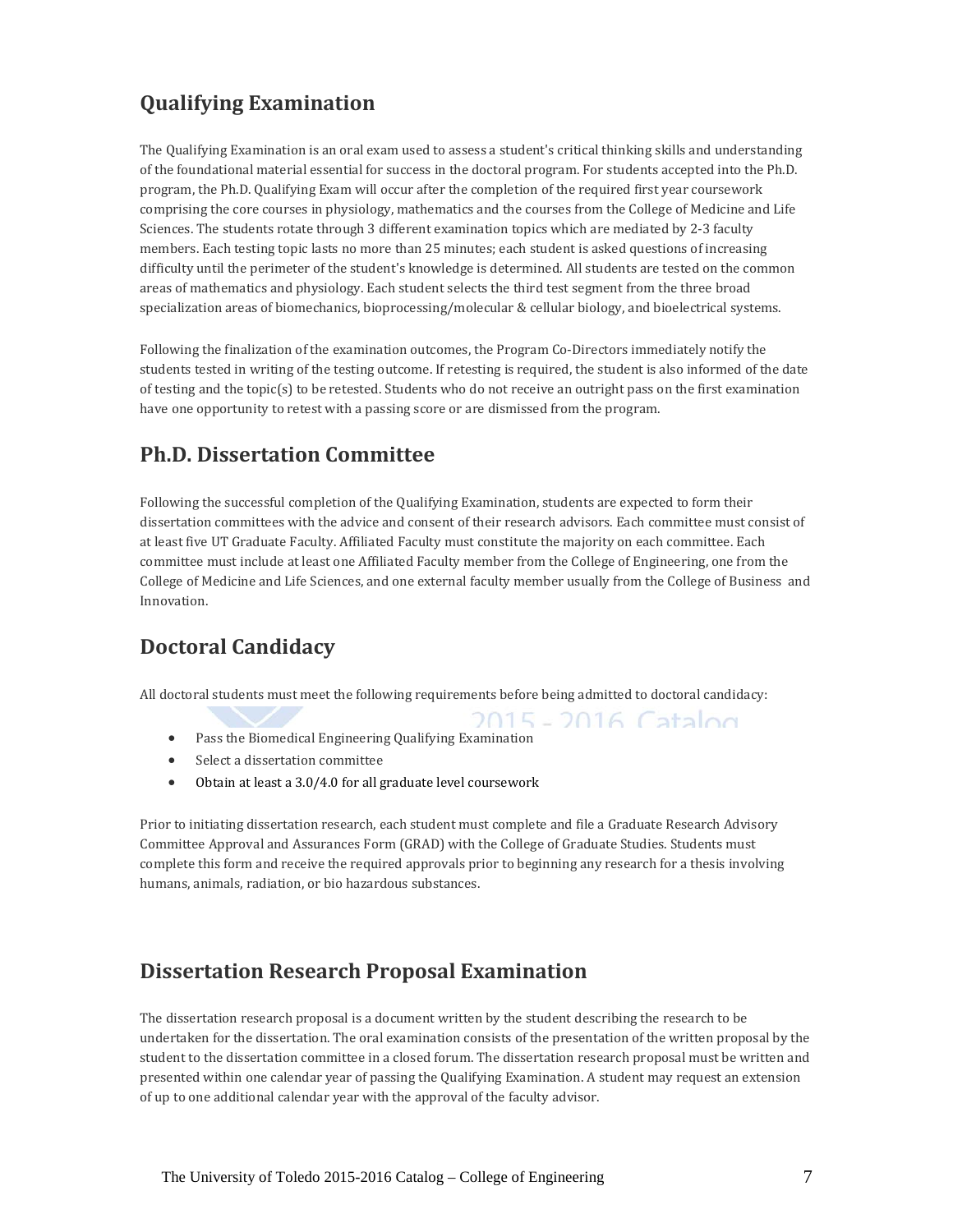The dissertation research proposal should describe the background, goals, hypotheses, and general methods of the proposed research. The proposal should be structured in a manner similar to an NIH grant application. Copies of the proposal must be given to all members of the dissertation committee at least two weeks before the oral presentation. The dissertation proposal must then be formally presented to the dissertation committee and defended to their satisfaction.

# **Entrepreneurship component**

Each student will integrate his/her COBI coursework with his/her research discoveries and submits a formal business plan to commercialize the dissertation research. This plan must be presented and approved by the dissertation committee prior to the final approval of the dissertation. The committee, which includes one faculty member from the COBI, may seek the advice of others in evaluating the submitted plan.

In recognition of the fact that some students will focus on more fundamental scientific research which may have limited commercial value, a student may request from the dissertation committee a substitution of the business plan by a research equivalent of this requirement. An example of such an equivalent requirement would be evidence of submission and/or publication of two peer-reviewed journal articles.

# **Ph.D. Dissertation and Defense**

When the dissertation research is completed to the satisfaction of the faculty advisor, the student prepares a complete draft of the Ph.D. dissertation. The student must submit the final draft of the dissertation to each committee member for his or her critical evaluation and review at least two (2) weeks prior to the defense. The dissertation defense consists of a 45 minute formal oral presentation by the student, followed by open and closed question sessions. The dissertation committee then votes, and a majority of the committee must concur on the final decision. If the student does not pass the dissertation defense, then the dissertation committee, in consultation with the Program Director, will decide a course of future action.

# **Time Limit**

Doctoral candidacy automatically terminates five (5) years after admission to candidacy. All requirements for the doctoral degree must be completed within seven (7) years of admission to the Ph.D. program (registration for first doctoral level class). To continue beyond the time limit, a written request for extension to the research advisor and the two Co-Directors of the Biomedical Engineering Committee must be submitted and approved. Upon approval through the required channels of The College of Engineering, the extension request must be forwarded to The College of Graduate Studies for final review and approval.

# **Master of Science in Engineering – Energy Engineering**

*Abdollah Afjeh, program director and MIME Chair*

The College of Engineering at the University of Toledo offers a Master of Science degree in engineering with a concentration in Energy Engineering. This program is geared towards practicing professionals and traditional students alike. The energy field is vital to all aspects of society, with ever-increasing challenges as well as new opportunities. This program provides graduates with the tools to meet these challenges and take advantage of these new opportunities. Graduates from this program can develop expertise in many complementary areas such as energy management, energy economics and finance, and energy consulting.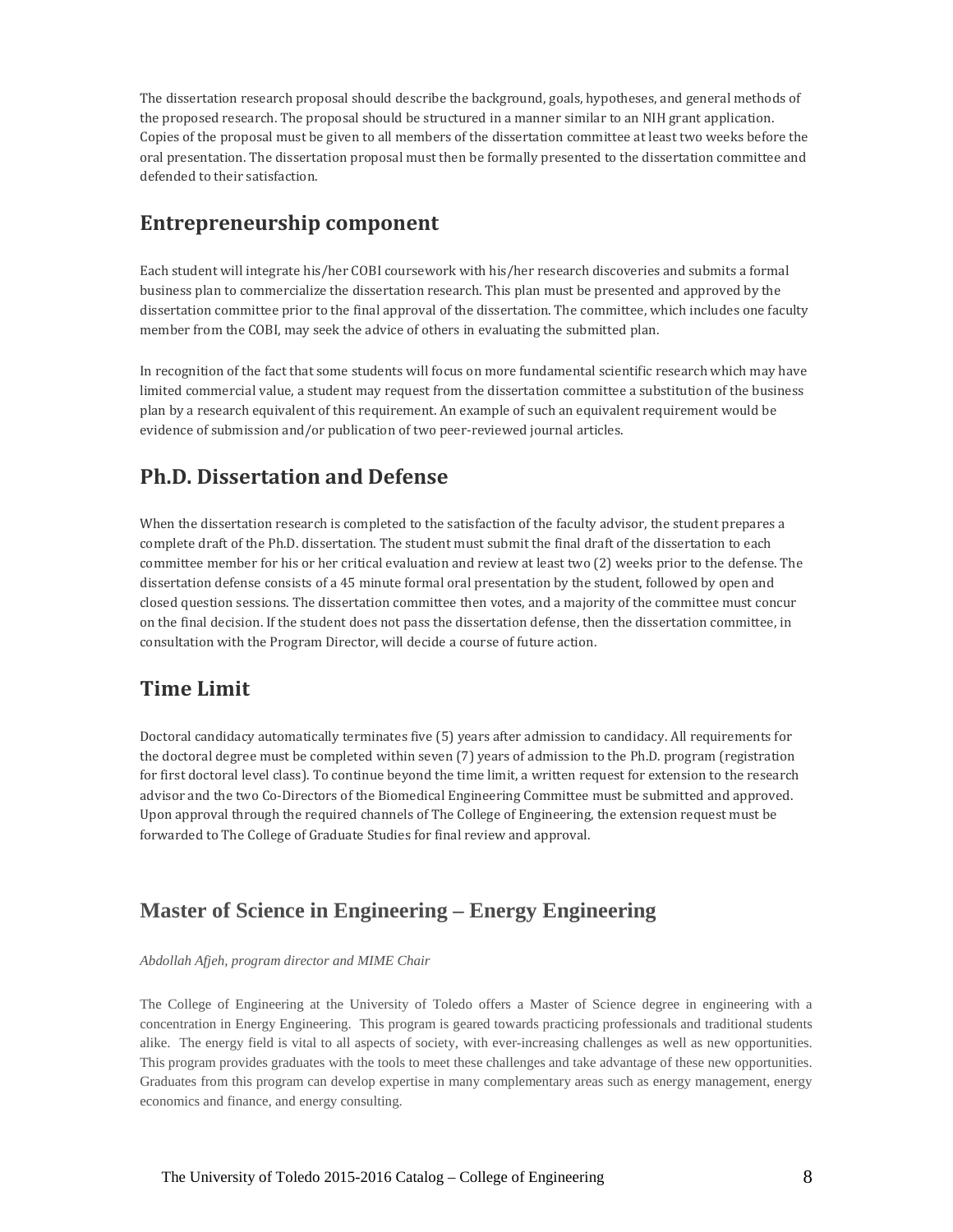#### **Degree requirements**

The Master of Science in engineering program with a concentration in energy engineering is comprised of 30 credit hours. The project option requires the completion of a minimum of 24 credit hours of approved graduate-level course work (nominally 8 courses) and a six-hour practice-oriented project in consultation with their advisor, for a total of 30 credit hours. The coursework option requires the completion of at least 30 credit hours of approved graduate-level course work (nominally 10 courses).

Additionally, the Master of Science in engineering program with a concentration in energy engineering at the University of Toledo has three options for specialization:

- A. Power generation and distribution (option 1), or
- B. Energy utilization and management (option 2), or
- C. Advanced energy systems (option 3).

All students are expected to complete the following requirements:

- 1) MIME 5980 Energy sources, applications and economics 3 credit hours
- 2) At least one of these law/business/management courses:
	- i. LAWM 5000 Law and the Legal System, 3 credit hours
	- ii. BLAW 6100 Business Government and Society, 3 credit hours This is an online course
	- iii. MGMT 6100 Leading Through Ethical Decision Making, 3 credit hours

3) At least one of the following two engineering courses:

- i. CVLE 5690 Sustainability Engineering, 3 credit hours This is an online course.
- ii. MIME 5980 Sustainability Analysis and Design, 3 credit hours This is an online course.

Students in option 1 must also take the following engineering course:

i. Power Systems Operation, 3 credit hours.

Students may meet their coursework requirements by completing the required courses listed above as well as any of the approved elective courses in consultation with their academic advisor. Elective courses may be taken on campus or via distance learning on the internet. Several graduate offerings from the College of Engineering, the College of Business and Innovation and the College of Law are available for selection.

Students following the coursework only option may take up to 6 hours of approved independent study towards the 30 credit hours requirement. Students will find it possible to complete the degree requirements in five semesters or less, depending on academic backgrounds and course loads. If students choose the project option, they may complete the course requirements in four semesters by taking two recommended courses per semester and completing the project in one or two semesters. The six-credit (6 hrs.) project for fulfillment of the project option may be accomplished in coordination with the student's employer utilizing skills learned in this program. Students should consult their advisor regarding this option.

For transfer credit, students should refer to the general policies of the College of Graduate Studies. Students may use no more than nine credit hours earned at another university with a grade of B or better toward the Master of Science in engineering, and in no case may the project be satisfied by work already completed at another institution or on the job.

In order to be awarded the Master of Science in engineering degree, the student must have at least a B average (minimum GPA of 3.0/4.0) for all graduate course credits in the program as well as for their entire graduate transcript. Only credit hours obtained with a letter grade of "C" or higher, or an "S" grade for the limited number of classes offered on a satisfactory or unsatisfactory basis, will fulfill degree requirements.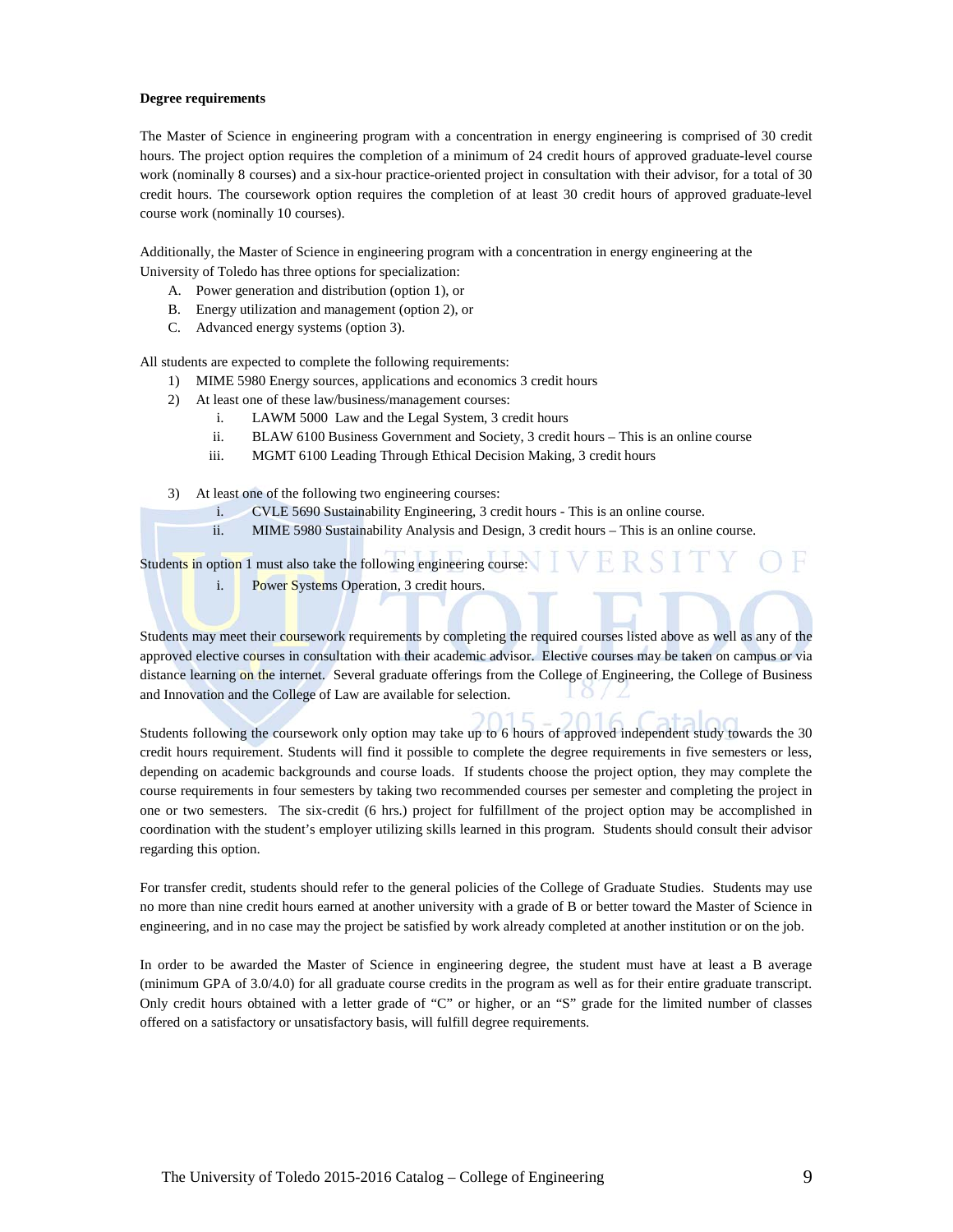#### **Admission Requirements**

To be admitted to the Master of Science in engineering program, applicants must have a bachelor's degree in engineering, engineering technology or in a closely related field (e.g., one of the mathematical, physical or biological sciences). Admissions are made on an individual basis and take into account the applicant's previous academic record, the intended area of study, and the capacity of the College of Engineering.

Applicants should have a minimum grade point average (GPA) of 2.7 in previous undergraduate work from appropriately accredited academic institutions or from an academic institution with high academic standards deemed appropriate and acceptable by the College of Engineering and the College of Graduate Studies. Applicants having a GPA less than 2.7 who otherwise demonstrate potential for graduate study may be admitted to the master's program on a provisional basis at the discretion of the College. Students with an undergraduate GPA below 2.7 must provide GRE scores. Information on the GRE is available on the GRE Web site: *[http://www.gre.org](http://www.gre.org/)*.

Students who graduated with a bachelor's degree from the University of Toledo do not need to submit official transcript. Students who did not graduate from the University of Toledo need to contact the office of the registrar at their undergraduate institution to arrange for transmission of their undergraduate transcripts. All students from non-English speaking countries must submit scores for the test of English as a Foreign Language (TOEFL). The minimum acceptable score for the TOEFL is 213 (for computer-based test) or 80 (for internet-based test).

Students entering the program will be required to have at least: calculus, through ordinary differential equations (3 semesters), physics (2 semesters) and chemistry and/or engineering materials (1 semester) and any three out of the following six courses: statics, dynamics, electronics, electric circuits, fluid mechanics and thermodynamics. Students lacking one or more of the above courses must take the necessary courses before entering the program.

Students can apply for special student status and take up to nine credit hours of graduate classes, which may be applied to their graduate degree program. Students with special status can be admitted as regular graduate students at a later date.

For additional information regarding this program, please consult the College of Engineering's Web site at [http://eng.utoledo.edu/coe/grad\\_studies/.](http://eng.utoledo.edu/coe/grad_studies/) 1872

2015 - 2016 Catalog

# **PRACTICE-ORIENTED Master of Science in Engineering**

#### *Allen B. Duncan, program director*

The College of Engineering at the University of Toledo offers a practice oriented Master of Science degree in engineering with a concentration in General Engineering This engineering master's degree program is intended for students who are full-time employees seeking the master's degree to facilitate career advancement or achievement of personal educational goals. To accommodate students who are full-time employees, course work for this degree program may be taken online via distance learning.

#### **Degree Requirements**

The practice-oriented Master of Science in engineering program requires 30 credit hours at graduate level. The project option requires the completion of a minimum of 24 credit hours of approved graduate course work and 6 hours of work-related project. The coursework option requires the completion of at least 30 credit hours of approved graduate course work. The student is expected to meet the following general requirements: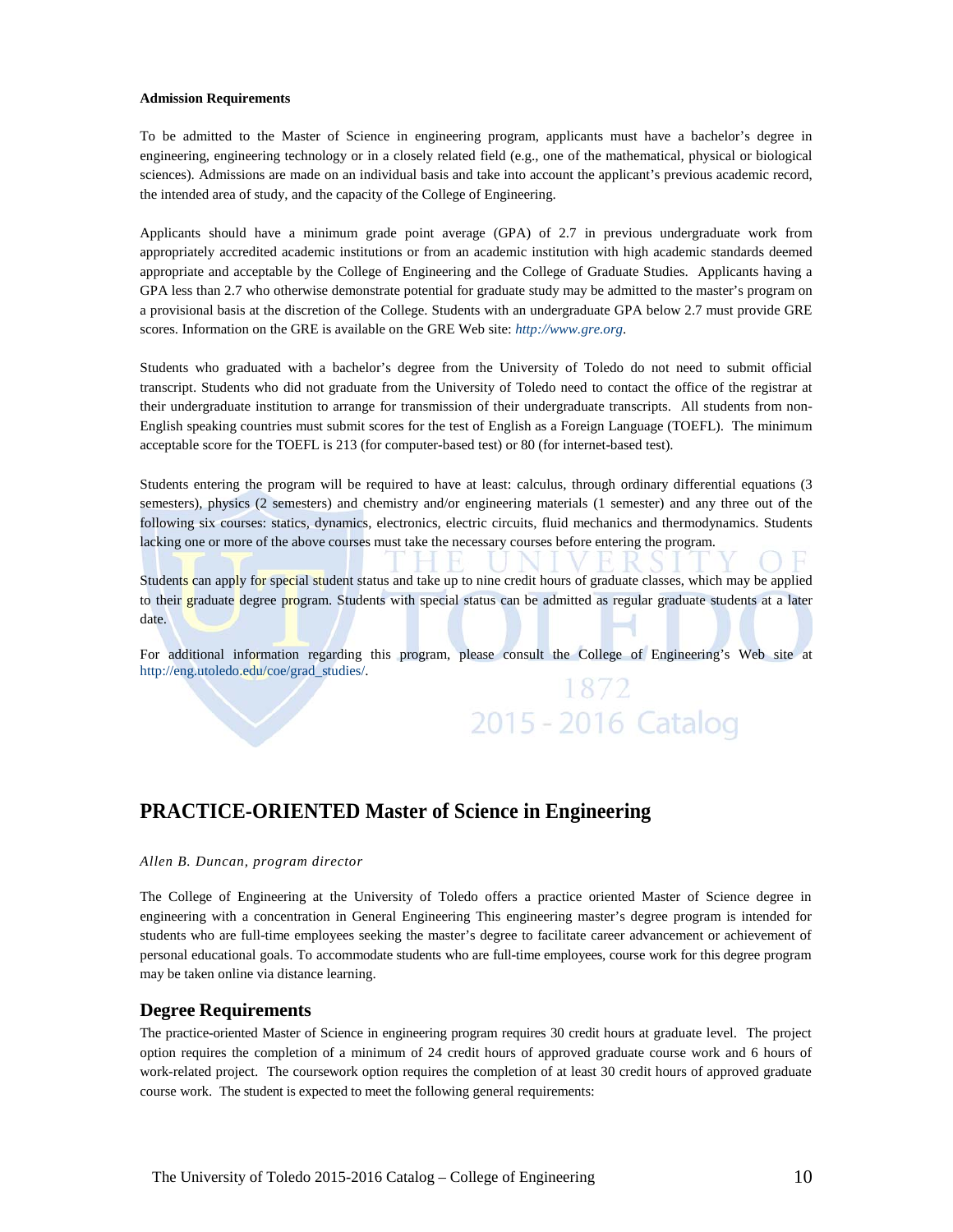- Nine hours of engineering core courses to establish a common foundation in engineering. These courses include Management of Projects and Technological Innovation (GNEN 6700), Applied Probability and Statistics In Engineering (GNEN 5700), and Applications of Engineering Analysis (GNEN 5500). The engineering core courses are designed to update computer analysis skills, provide a background in applied statistics and to furnish tools for the management of projects and technological innovation. The student may opt to take only one of the two GNEN mathematics courses (GNEN 5500 and GNEN 5700) and take an additional engineering elective.
- Nine hours of business core courses that cover introduction to financial and managerial accounting, analysis of manufacturing and service systems, and business, government and society. These courses include Analysis of Manufacturing and Service Systems (OPMT 5520), Business: Government and Society (BLAW 6100) or Leading Through Ethical Decision Making (MGMT 6100), and Financial and Managerial Accounting (ACCT 5000). The business core is intended to acquaint engineers, scientists and technologists with financial, managerial, and social issues that can help the engineer succeed in today's marketplace. The student may opt to take only two of the three courses in the business core and enroll in an additional engineering elective.
- Six to eighteen hours of engineering elective courses to support the student's focus area. Each elective course is worth three credit hours, so a minimum of two courses are required. Graduate offerings in the bioengineering, chemical and environmental engineering, civil engineering, electrical engineering and computer science, general engineering, or mechanical, industrial and manufacturing engineering departments are eligible for selection as electives.
- For the project option, six credit hours of a work-related project (GNEN 6920). The topic and other specifics of the project require prior approval of the program director and should include approval and cooperation of the employer.

TTT The project may be completed in two semesters plus the summer. Students may complete their course requirements in four semesters by taking the recommended two courses per semester.

 $T$  D  $O$   $T$   $T$   $T$ 

For transfer credit, students should refer to the general policies of the College of Graduate Studies. No more than nine credit hours toward the Master of Science in engineering may be earned at another university with a grade of B or better, and in no case may the project be satisfied by work already completed at another institution or on the job.

In order to be awarded the Master of Science in engineering degree, the student must have at least a B average (minimum GPA of 3.0/4.0) for all graduate course credits in the program as well as for the entire graduate transcript. Only credit hours obtained with a letter grade of "C" or higher, or an "S" grade for the limited number of classes offered on a satisfactory or unsatisfactory basis, will fulfill degree requirements.

#### **Admission Requirements**

To be admitted to the Practice-Oriented Masters of Science in engineering program, applicants must have a bachelor's degree in engineering, engineering technology or in a closely related field (e.g., one of the mathematical, physical or biological sciences). Applicants must be employed or have experience in private industry, government or nonprofit organizations. Admissions are made on an individual basis and take into account the applicant's previous record, the intended area of study, and the needs and capacity of the College of Engineering.

Applicants should have a minimum grade point average (GPA) of 2.7 in previous undergraduate work from appropriately accredited academic institutions or from an academic institution with high academic standards deemed appropriate and acceptable by the College of Engineering and the College of Graduate Studies. . Applicants having a GPA less than 2.7 who demonstrate potential for graduate study may be admitted to the master's program on a provisional or other basis, at the option of the college . Students with an undergraduate GPA below 2.7 must register and take the GRE. Information on the GRE is available on the GRE Web site: *http://www.gre.org.* Students who graduated with a bachelor's degree from The University of Toledo do not need to submit official transcripts. Students who did not graduate from The University of Toledo need to contact the office of the registrar at their undergraduate institution to arrange for transmission of the undergraduate transcripts.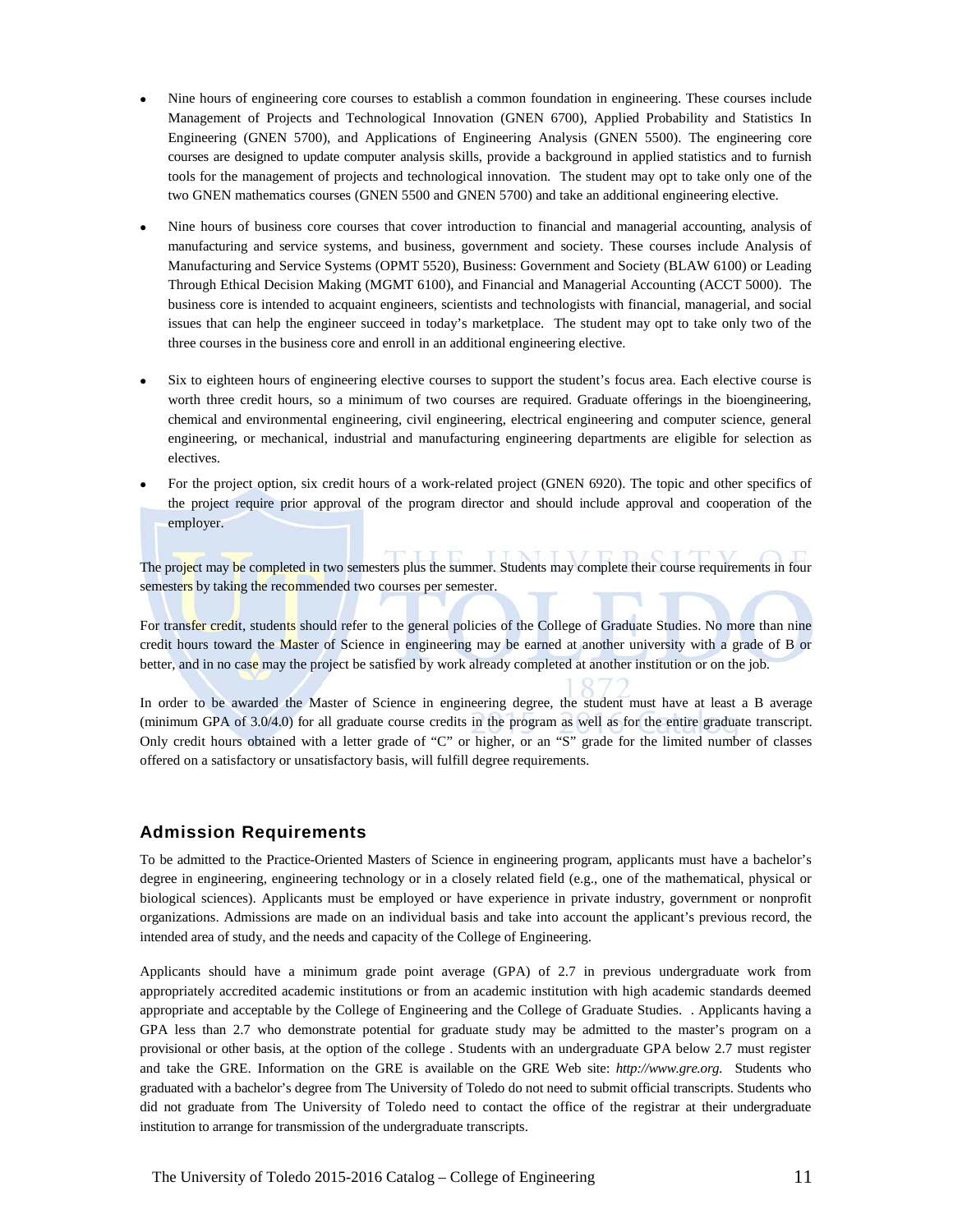Students entering the program will be required to have at least: Calculus, through Ordinary Differential Equations (3 semesters), Physics (2 semesters) and Chemistry and/or Engineering Materials (1 semester) and any three out of the following six: statics, dynamics, electronics, electric circuits, fluid mechanics and thermodynamics. Students lacking one or more of the above courses must take the necessary courses before entering the program.

Students can apply for non-degree student status and take up to nine credit hours of graduate classes, which may be applied to their graduate degree program. Students with non-degree status can be admitted as regular graduate students at a later date.

For additional information regarding this program, please consult the College of Engineering's Web site at *http://www.eng.utoledo.edu/coe/practice\_oriented\_masters/* for specific program guidelines developed in cooperation with the College of Business and Innovation.

# **J.D./M.S. Dual Degree Program**

The J.D./M.S. dual degree program offers a student who has been admitted to The University of Toledo College of Law and one of The University of Toledo College of Engineering master of science programs the opportunity to complete requirements for both the J.D. and the M.S. degrees through a program of integrated curriculum in an accelerated period of study. The program is designed for full-time students who have an undergraduate degree in engineering or its equivalent. Students with a non-engineering undergraduate degree will be required to complete all prerequisite courses required by the College of Engineering, depending on the nature of the undergraduate degree.

# **Admission**

Students should apply for the dual degree program using both the College of Law standard application form and the College of Graduate Studies application form. A joint admissions committee consisting of admission committee members from both colleges will review those College of Law applications that request dual admission. Although admission to both colleges is required before the student can begin the joint degree program, a student can begin a program in one college and later add the dual-degree program. In this case, only courses completed after admission to the dual-degree program can be counted toward the degree requirements in the discipline.

2015 - 2016 Catalog

### **Advising**

The College of Law and the College of Engineering, with the College of Graduate Studies, will administer and advise with regard to that school's curriculum, requirements and guidelines. Within the College of Engineering, advising is handled within the individual department of enrollment and coordinated through the associate dean of graduate studies. A dual program oversight committee will review policies and monitor the progress of students toward the dual degree completion.

## **Awarding of Degrees and Credit**

A student enrolled in the dual degree program will not receive either the J.D. or M.S. degree until all the work required for both degrees has been completed. A student who withdraws from the dual degree program and remains in either the College of Law or College of Engineering shall receive only as much credit for work in the other college as the dean may authorize under the rules of that college.

No credit for work in the other college shall be awarded unless the student achieves an acceptable grade in the college offering the course. In addition, degrees must be awarded within time limits established by the College of Graduate Studies, the College of Law and the College of Engineering.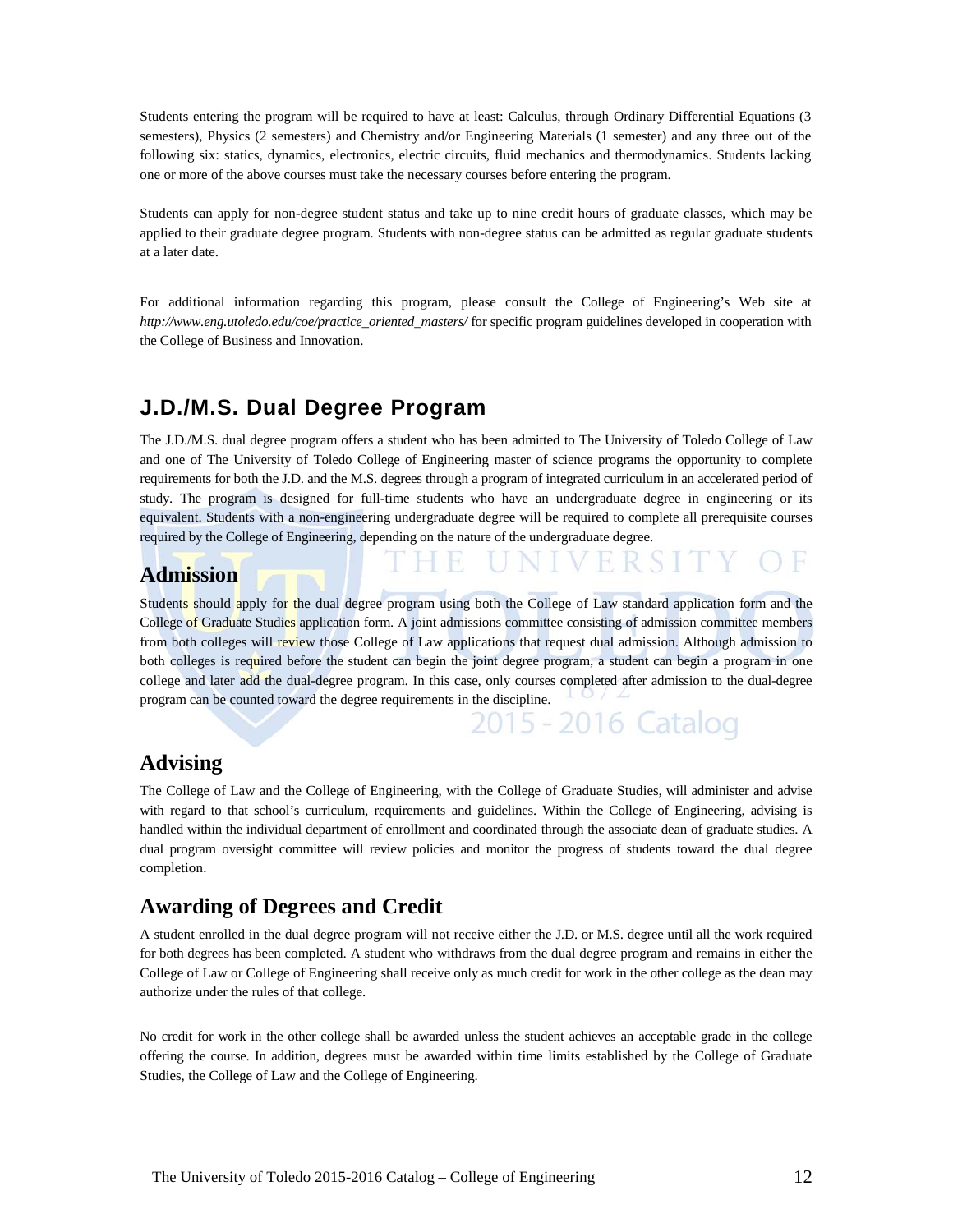# **Description of the Curriculum**

The integrated program and curriculum leads to the awarding of two degrees. The Juris doctor degree will be awarded by The University of Toledo College of Law, and the Master of Science degree will be awarded by The University of Toledo College of Engineering.

**Master of Science in Engineering Degree:** To fulfill requirements for the M.S. degree, 30 credit hours at graduate level are required,. Students in the joint program may apply up to 12 credit hours of non-first year course work at the College of Law toward meeting the M.S. degree requirements. With the M.S. thesis/project option, students must complete at least 18 credit hours at the graduate level from the College of Engineering, including nine hours of M.S. thesis or six hours of M.S. project. With the M.S. course work-only option, students must complete at least 18 credit hours at the graduate level from the College of Engineering. The credit of up to 12 credit hours from the College of Law would be determined in consultation with the associate dean of graduate studies of The University of Toledo College of Engineering.

**Juris Doctor Degree:** The College of Law requires the successful completion of 89 credit hours. The dual degree program would permit up to 12 credit hours of core courses done in the College of Engineering to be applied toward the satisfaction of the 89-hour requirement. The 12 hours of course work from the College of Engineering would be determined in consultation with the associate dean of The University of Toledo College of Law.

#### **Graduate Departments NIVERSI**  $\mathbf{U}$ **Department of Bioengineering**

*Arunan Nadarajah, chair and acting graduate program director*

Bioengineering is a relatively new discipline with rapidly growing job opportunities. Bioengineers apply engineering and life science principles to study, understand, modify and control biological systems. The goal of bioengineering is to develop new technologies and techniques that can be applied to a variety of problems in medicine and in the manufacture of bio-related products. araioc

Achievement of these goals requires engineering graduates who are trained in engineering and the life sciences. The department of bioengineering is multidisciplinary in nature. It draws on faculty resources, collaborative research programs, and course offerings throughout the College of Engineering, the College of Natural Sciences and Mathematics, the College of Pharmacy and Pharmaceutical Sciences, and departments on the UT Health Science Campus and other area medical institutions.

The graduate programs in the Department of Bioengineering are open to all qualified individuals with a Bachelor of Science (B.S.) or Master of Science (M.S.) in Engineering. Students with a B.S./B.A. or M.S./M.A. degree in a related field are also eligible but students may be required to complete prerequisite courses without graduate credit. The Department of Bioengineering requires the GRE of all students for admission decisions to graduate programs.

# **Master of Science Program**

The Master of Science program in bioengineering has three options: thesis, project and coursework. The thesis option requires the completion of a minimum of 21 credit hours of approved graduate course work, 9 hours of thesis research and the successful defense of a research-based thesis. The project option requires the completion of a minimum of 24 credit hours of approved graduate course work and 6 hours of project research. The coursework option requires the completion of at least 30 hours of approved graduate course work only. All course work must be approved by the student's adviser (or the graduate director). The M.S. curriculum is designed to provide a general, flexible framework for students in selecting course work that is relevant to their specific area of research. Each student must meet the following minimum general course work requirements: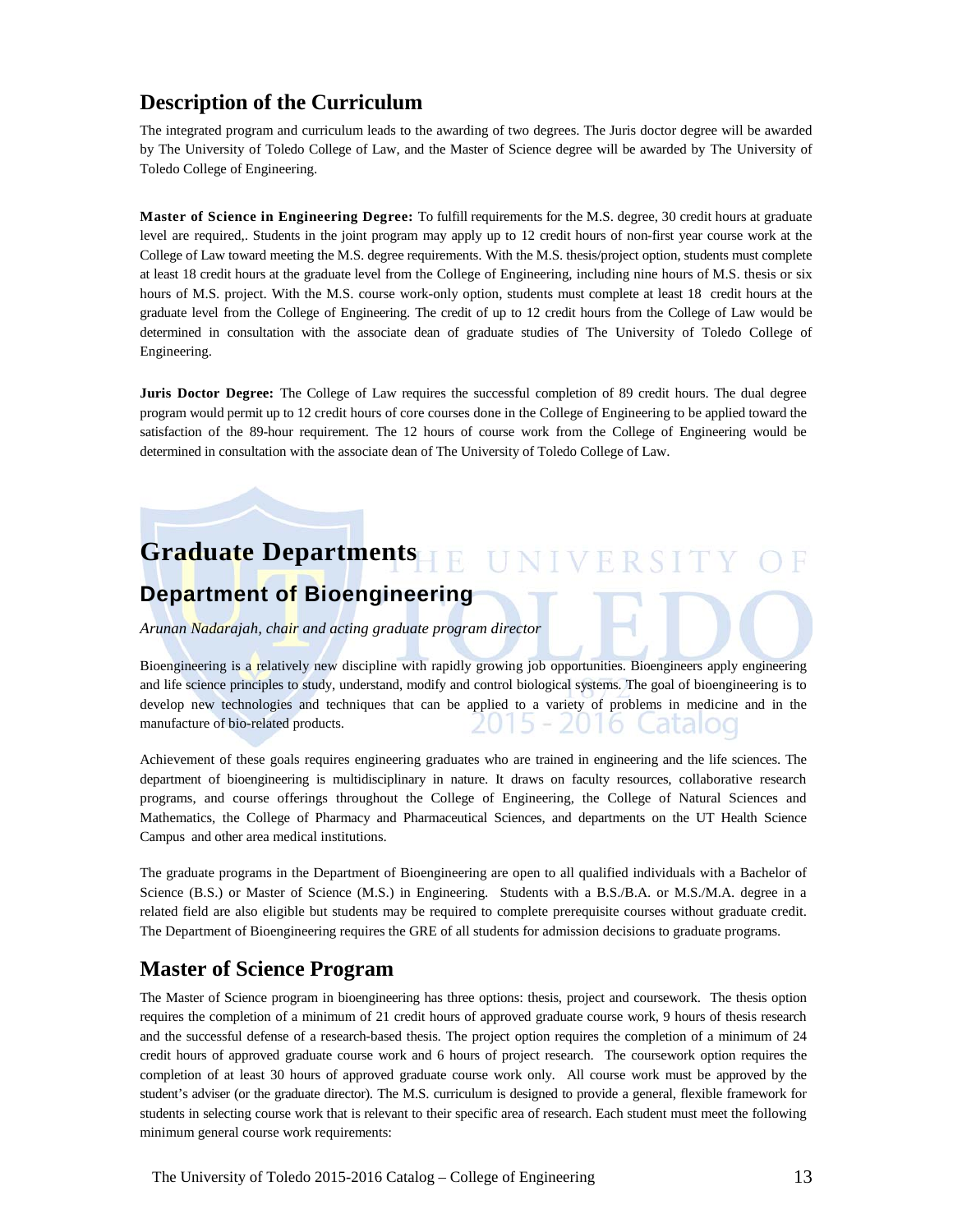- Register and attend the weekly bioengineering department seminar. Registration and attendance are mandatory every semester.
- Complete 12 hours of bioengineering core course work:. BIOE 5200 Physiology for Bioengineers or BIOE 6100 Computational Physiology BIOE 5260 Medical Imaging Systems I BIOE 6520 Orthopaedic Biomechanics BIOE 6310 Biochemical Engineering
- Complete six hours of elective course work as approved by the adviser to support the research area.
- Complete MIME 6000 Advanced Engineering Mathematics I to satisfy the mathematics requirement.
- Complete nine hours of bioengineering M.S. thesis research (thesis option), 6 hours of M.S. project research and 3 hours of additional graduate course work (project option), or 9 additional hours of graduate course work (course work option).

### **Doctor of Philosophy Program**

The doctor of philosophy degree in engineering is conferred on the basis of extended study and high scholarly attainment in the field of bioengineering. The entrance requirement for the Ph.D. program in bioengineering is the M.S. in bioengineering or another engineering field that meets the requirements of the bioengineering department. The M.D., D.D.S. and D.V.M. are acceptable, provided the student presents evidence of an appropriate engineering background at the undergraduate level, including a minimum of two years of calculus through differential equations and one year of physics. Highly qualified B.S. engineering graduates can be admitted directly into the Ph.D. program. Direct admission students will not write and defend an M.S. thesis or receive an M.S. degree en route to the Ph.D. degree.

The doctor of philosophy degree in engineering requires a minimum of 90 semester hours of approved graduate course work beyond the B.S. degree or 60 semester hours beyond the M.S. degree. For students directly admitted into the Ph.D. program with a B.S. degree, the M.S. course work and the Ph.D. course work requirements must be satisfied. All course work must be approved by the student's adviser. Each student must meet the following minimum general course work requirements beyond the M.S. degree requirements:

- Register and attend the weekly bioengineering department seminar. Registration and attendance are mandatory every semester.
- 6 • Complete BIOE 6100 Computational Physiology if not previously taken.
- Complete 9-12 hours of elective course work as approved by the adviser to support the research area.
- Complete MIME 8100 Advanced Engineering Mathematics II to satisfy the mathematics requirement.
- Complete at least 45 semester hours of dissertation research.

In addition to course work requirements, continuation within the Ph.D. program requires that the student pass two major examinations: (1) the qualifying exam and (2) defense of the dissertation research proposal. Completion of the Ph.D. degree requires the writing and defense of the dissertation, and presentation and publication of the research findings.

#### **Admission to Candidacy**

To be admitted to doctoral candidacy, all doctoral students must meet the following requirements:

- Pass the bioengineering qualifying examination.
- Select a faculty adviser and dissertation committee.
- Pass the bioengineering dissertation research proposal examination.
- Earn at least a 3.0/4.0 GPA for all graduate level course work.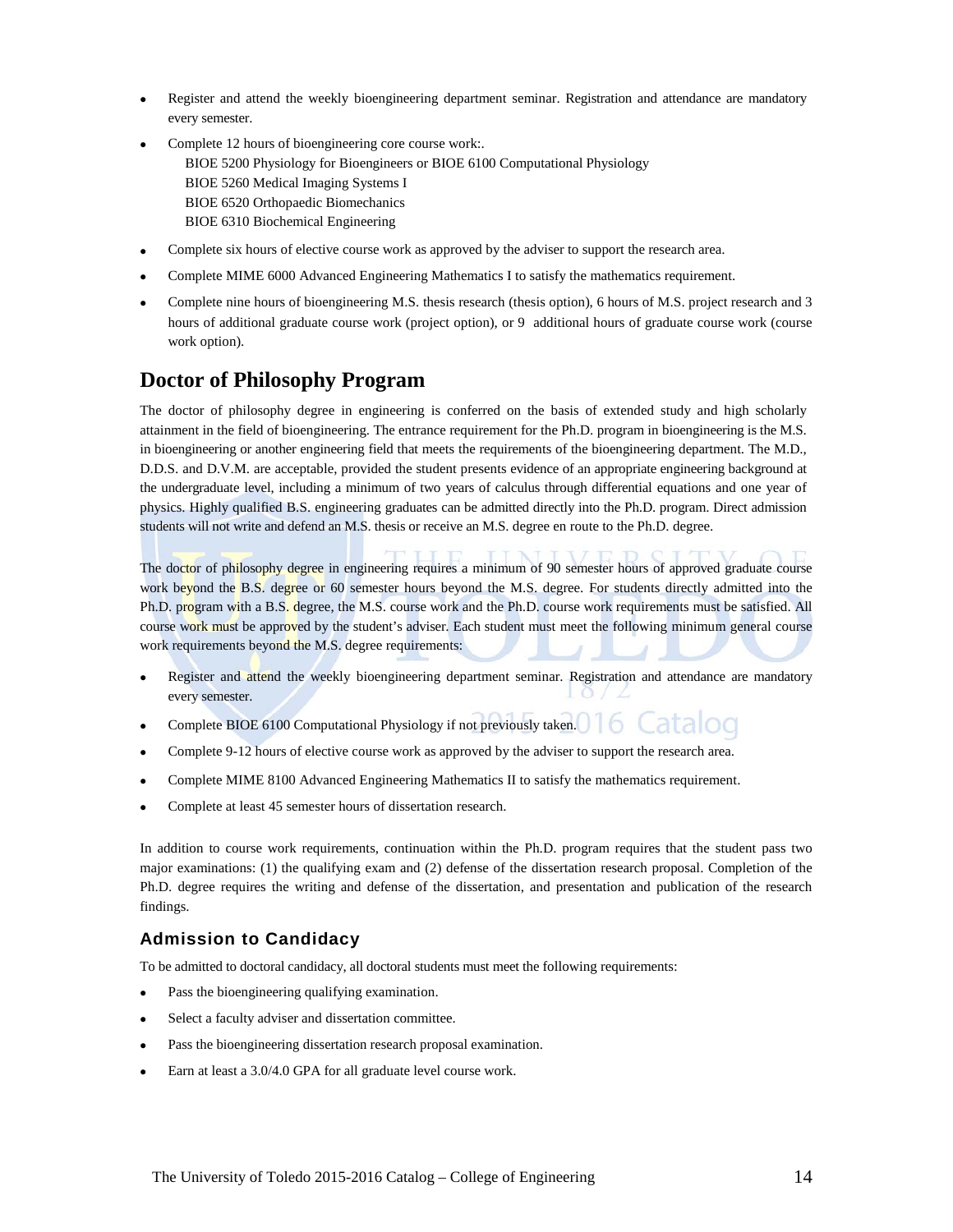### **Qualifying Exam**

For students accepted into the Ph.D. program, the Ph.D. Qualifying Exam will occur after the completion of the required first year coursework comprising the core courses in physiology, mathematics and the bioengineering core courses (see MS course requirements). The students rotate through 3 different examination topics which are mediated by 2-3 faculty members. Each testing topic lasts no more than 25 minutes; each student is asked questions of increasing difficulty until the perimeter of the student's knowledge is determined. All students are tested on the common areas of mathematics and physiology. Each student selects the third test segment from the three broad specialization areas of biomechanics, bioprocessing/molecular & cellular biology, and bioelectrical systems.

Following the finalization of the examination outcomes, the Graduate Program Director will immediately notify the students tested in writing of the testing outcome. If retesting is required, the student is also informed of the date of testing and the topic(s) to be retested. Students who do not receive an outright pass on the first examination have one opportunity to retest with a passing score or are dismissed from the program.

# **Department of Chemical and Environmental Engineering**

*G. Glenn Lipscomb, chair*

*Constance A. Schall , graduate program director*

The Department of Chemical and Environmental Engineering offers graduate courses and conducts research in the areas of advanced materials, alternative energy, biomass conversion to chemicals and materials, polymer science and engineering, and membrane science and engineering. Students may select from a variety of courses and research topics in each area. The department offers two graduate degrees, a Master of Science in Chemical Engineering (M.S.Ch.E.) and a Doctor of Philosophy in Engineering (Ph.D.).

Alternative energy research focuses on the production of fuels from ligno-cellulosic biomass and algae. Faculty also are developing processes for the conversion of biomass to chemicals and materials including polymers and fuels . Advanced materials are being developed for application in drug delivery, membrane materials, nano-sensors, and nano-composites. Packaging is the focus of work in polymer science and engineering, especially the development of packaging materials with enhanced barrier properties for product preservation. This work is conducted largely through the University's Polymer Institute. Finally, membrane materials and processes are being developed for desalination, waste water treatment, carbon dioxide capture, and energy production.

## **Degree Requirements**

#### **Degree Requirements for the Master of Science in Chemical Engineering**

Students may select one of two Master of Science in Chemical Engineering (M.S. Ch.E.) degree programs: thesis or nonthesis options. A Professional Science Master's Track in Green Chemistry and Engineering also is offered.

The thesis Master of Science in Chemical Engineering (M.S. Ch.E.) degree program requires completion of 30 hours of course credit, successful defense of a thesis and typically takes two years to complete. Minimum requirements are:

- Twelve (12) hours in four (4) core chemical engineering courses:
- CHE-6500Advanced Chemical Reaction Engineering
- CHE-6510Advanced Chemical Engineering Thermodynamics
- CHE-6550Transport Phenomena I
- CHE-6560Transport Phenomena II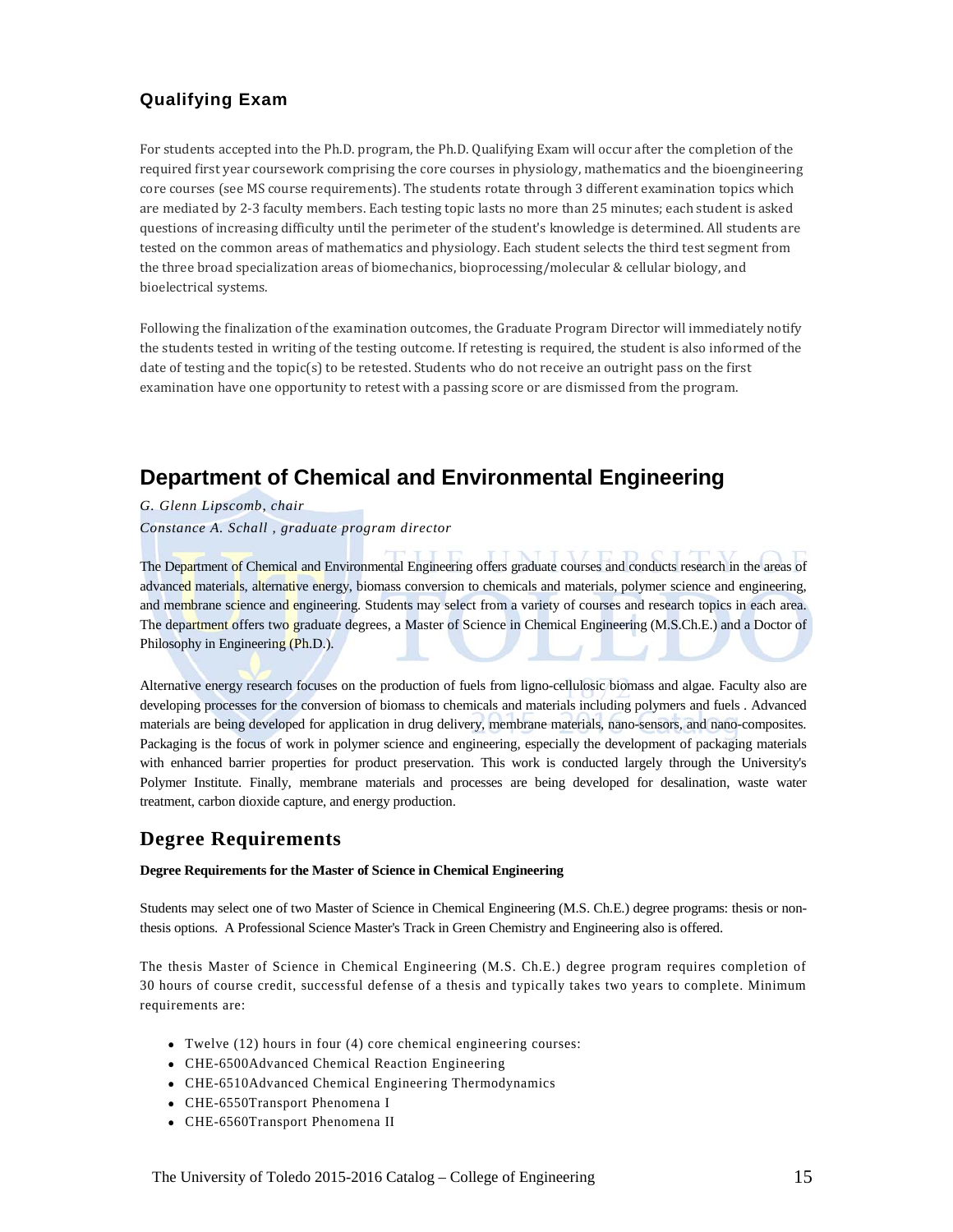• Nine (9) hours of graduate course work (excluding Graduate Seminar) Continuous registration and attendance for the Graduate Seminar for full time students

Nine (9) hours of thesis work completed to the satisfaction of the thesis committee and successful oral defense of the thesis before the committee in a public forum.

The non-thesis Master of Science options are: course work and project. For the coursework option, students are required to complete 30 credit hours of approved graduate study including:

- Twelve (12) hours in four (4) core chemical engineering courses (see thesis option requirements for specific classes)
- Eighteen (18) hours of graduate course work (excluding Graduate Seminar).

For the project option, students are required to complete 30 credit hours of approved graduate study, including six hours of a Master of Science project as specified. Students are required to submit a written project report to the department after approval by the chemical engineering faculty project supervisor. Specific requirements are:

- Twelve (12) hours in four (4) core chemical engineering courses (see thesis option requirements for specific classes)
- Twelve (12) hours of graduate course work (excluding Graduate Seminar)
- Six (6) hours of Chemical Engineering Project CHEE 6920 completed to the satisfaction of the faculty project supervisor.
- Continuous registration and attendance for the Graduate Seminar for full time students.

Only credit hours obtained with a letter grade of "C" or higher, or an "S" grade for the limited number of classes offered on a satisfactory or unsatisfactory basis, will fulfill degree requirements. Additionally, the graduate course work must satisfy the following restrictions:

- No more than three (3) hours of independent study, special problems, or special topics; six (6) hours if the student opts for the course work option will count towards the degree requirements
- No more than seven (7) hours in dual level courses; courses with a minority enrollment of selected undergraduates are not restricted

All courses must be taken at the 5000 level or higher in the College of Engineering, the College of Pharmacy and Pharmaceutical Sciences, or the College of Natural Sciences and Mathematics.

Students should carefully select their courses to enhance their educational background and complement their research activities. Additionally, all students must register for one hour of Seminars in Chemical & Environmental Engineering, CHE-5930, each semester during the academic year. This course usually is graded on a satisfactory, unsatisfactory basis. To receive a grade of "S," students must attend all seminars or provide a written explanation for their absence. The Professional Science Masters option requires completion of 30 hours of coursework, 6 hours of industrial internship, and typically takes one year to complete. Minimum requirements are:

- CHEM 6200 Green Chemistry (3)
- CHEM 6210 Environmental Chemistry (3)
- CHEE 6010, Green Engineering Principles for Chemical Processes (3)
- CHEE 6110, Green Engineering Applications in Chemical Industries (3)
- BUAD 6600, Supply Chain Management (3)
- EFSB 6690, Technology Commercialization OR EFSB 6590 New Venture Creation (3)
- Twelve (12) hours of elective graduate course work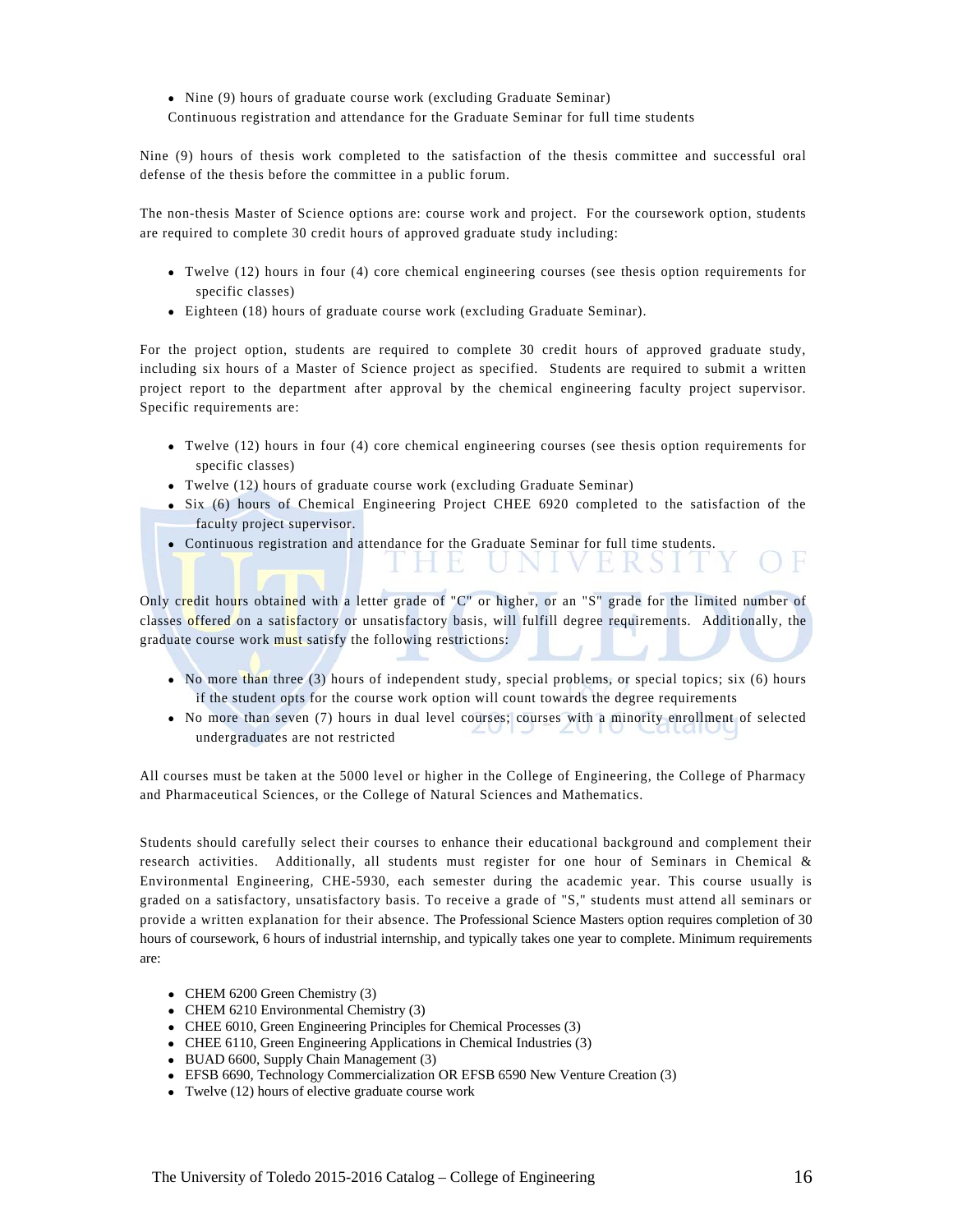Students possessing a Bachelor's degree in Chemical Engineering are required to take three additional hours of elective graduate course work in lieu of CHEE 6010.

The elective graduate course work may come from traditional areas of chemistry and chemical engineering at the 6000 level. Up to four hours of 6000 level course work in a related discipline (e.g., environmental sciences or physics) and up to two hours of independent research project (CHEE 6980) may be applied to the elective graduate course work requirement subject to the approval of the PSM program director. Research seminar (CHEE 5930) cannot be applied towards the elective graduate course work.

Six (6) hours of Graduate Industrial Internship (CHEE 6970) also are required. The Graduate Industrial Internship must be completed at an industry, governmental organization, or non-governmental organization in an area relevant to green chemistry and engineering. The PSM program director will assist in identifying Internship opportunities and must approve all placements. Students who are working or have worked part or full-time in a relevant job may request Internship credit for this work experience. The Director will evaluate all such requests and give credit if appropriate.

#### *Admission of Chemistry Majors*

A special program is in place for students who are Chemistry Majors, and it requires them to take required pre-requisite courses. The plan assumes that two years of undergraduate calculus and one semester of physical chemistry have been completed. The student should contact the Graduate Director.

#### *Polymer Option*

Students may choose to pursue the Polymer Option for their M.S.Ch.E. To complete the Polymer Option, students must obtain a "B" grade or higher in four (4) of the polymer option classes listed in the Graduate Courses section. Note that some classes are offered alternating years only. Students should contact the Director of the Polymer Institute for more details regarding class content and schedule.

#### **Degree Requirements for the Doctor of Philosophy in Engineering (Ph.D.)** 2015 - 2016. Catalog

The doctoral degree requires a total of 90 credit hours split equally between course work and dissertation research. However, to be formally admitted to candidacy for the degree, doctoral students must first pass the preliminary and qualifying examinations. After admission to candidacy, the completion of 45 credit hours of course work and 45 credit hours of dissertation research, doctoral candidates must prepare a written dissertation documenting their research efforts. Final approval for graduation is contingent upon a successful oral defense of the dissertation before the dissertation committee in a public forum.

The minimum requirements for the Doctor of Philosophy (Ph.D.) in Engineering are:

- 12 hours in four chemical engineering courses: CHEE 8500 Advanced Chemical Reaction Engineering CHEE 8510 Advanced Chemical Engineering Thermodynamics CHEE 8550 Transport Phenomena I CHEE 8560 Transport Phenomena II
- An additional 33 hours of graduate course work (excluding the graduate seminar)
- Ph.D. degree candidates must continuously register for the graduate seminar and pass the preliminary and the qualifying exams. All students must register for one hour of CHEE 5930, Seminars in Chemical Engineering, each semester during the academic year. This course usually is graded on a satisfactory/unsatisfactory basis. To receive a grade of S, students must attend all seminars or provide a written explanation for their absence.
- Passage of the preliminary exam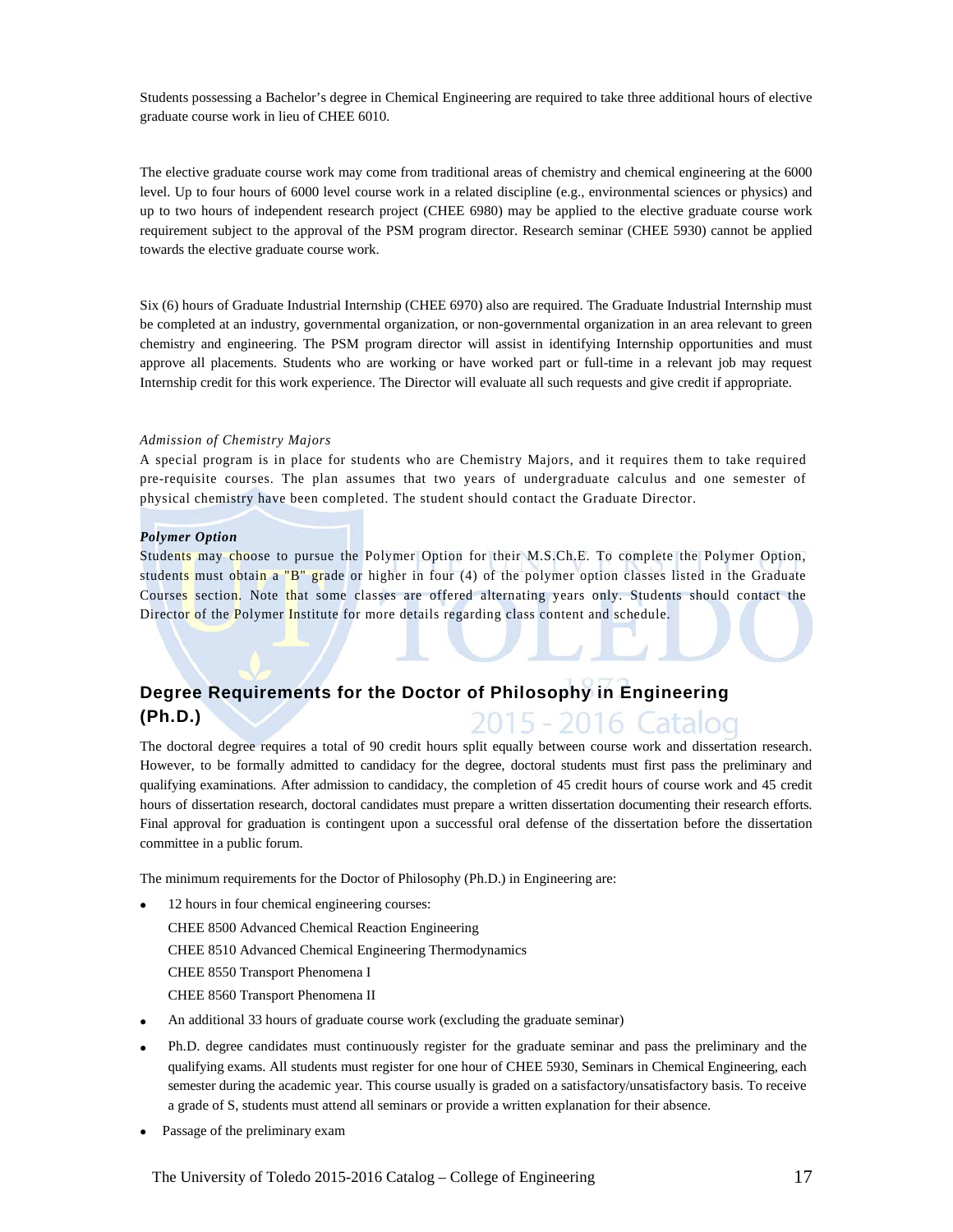- Passage of the qualifying exam
- 45 hours of dissertation research completed to the satisfaction of the dissertation committee for a total of 90 credit hours.

The graduate course work must satisfy the following restrictions:

- No more than 15 hours of independent study, special problems or special topics
- No more than 11 hours of dual level courses, except for courses with a minority enrollment of selected undergraduates.
- All courses must be taken at the 5000 level or higher, including most graduate level courses, in the College of Engineering (see advisor for approved lists), the College of Pharmacy and Pharmaceutical Sciences, or the College of Natural Sciences and Mathematics.

Only credit hours obtained with a letter grade of C or higher, or an S grade for the limited number of classes offered on a satisfactory or unsatisfactory basis will fulfill degree requirements.

The faculty may award students admitted with a Master in Chemical Engineering up to 30 hours of credit toward the Ph.D. This may include credit for core classes if the faculty deems classes taken as a master's student are comparable to the core classes. The student must satisfy all other requirements as listed above. Additional course work must satisfy the following restrictions:

- No more than three hours of independent study, special problems or special topics.
- No more than four hours of dual level courses, except for courses with a minority enrollment of selected undergraduates.
- All courses must be taken at the 5000 level or higher, including most graduate level courses, in the engineering departments of the College of Engineering (see advisor for approved list), the College of Pharmacy and Pharmaceutical Sciences or the College of Natural Sciences and Mathematics.

Only credit hours obtained with a letter grade of C or higher, or an S grade for the limited number of classes offered on a satisfactory or unsatisfactory basis will fulfill degree requirements.

2015 - 2016 Catalog

#### **Preliminary Examinations**

The purpose of the preliminary exam is to evaluate whether a student possesses the background necessary to complete doctoral degree requirements. The oral exam is given at the completion of the spring term for all new doctoral students and covers three areas: 1) transport phenomena, 2) thermodynamics, and 3) reaction engineering.

The exam tests material normally covered at the undergraduate level as well as material from the first year graduate classes. The questions are open-ended and student responses are discussed in-depth. The faculty will evaluate students' oral communication skills and their ability to analyze problems qualitatively in addition to whether an appropriate answer is given.

Students either pass or fail the exam. The faculty as a whole will evaluate the results as well as input from the student's advisor and classroom instructors to determine the final grade. Students who fail the exam may petition the Department to consider offering a retake of the exam. If permission is not granted, then the exam failure will be final.

Students that enter with a B.S. and ultimately fail the exam are required to complete a Master's degree or leave the program. Students that enter with a M.S. are required to leave the program or pursue another M.S. degree.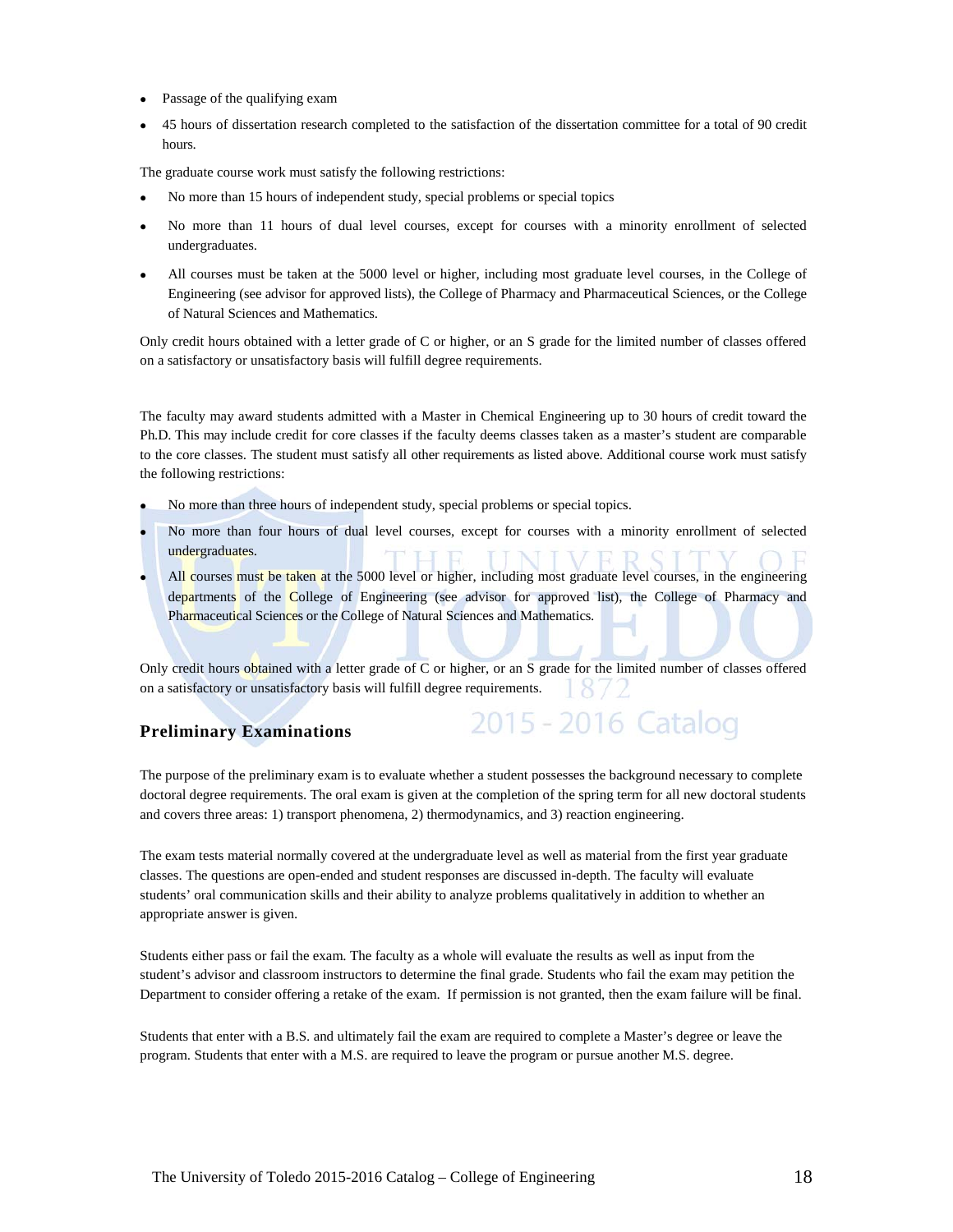#### *Qualifying Exam*

The qualifying exam consists of an oral defense of the proposed doctoral research project. The exam must be taken within one calendar year of passage of the preliminary exam. However, a student may petition the Department for extension of this time limit.

The student must submit a written proposal to their dissertation committee at least two weeks prior to the proposed exam date. The proposal should contain the following sections:

- 1. Project Summary
- 2. Research Objectives
- 3. Research Significance
- 4. Literature Review
- 5. Research Plan
- 6. Bibliography
- 7. Budget

The entire proposal should be prepared using a 12 point font and one inch margins around the page. The project summary should be double spaced and extend not more than one page. Sections 2-5 should also be double spaced and not exceed 20 pages in length. The budget should indicate both monetary and time requirements. 1 E

There are no restrictions on the student concerning preparation of the proposal. Students may consult with both faculty and other students, if agreeable.

U I

NU

The oral defense consists of a brief presentation of the proposal, typically 30-45 minutes, followed by a question and answer session. During the exam, the committee will assess the appropriateness of the proposed project for a doctoral dissertation and the student's ability to successfully complete it; passage indicates that the committee believes the project is suitable and the student can complete it.



D. K.O.

If a student fails the exam, they may petition the Department to retake the exam the following term. However, a second chance at passing the exam is not guaranteed.

#### *Polymer Option*

Students may choose to pursue the Polymer Option for their Ph.D.. To complete the Polymer Option, students must obtain a "B" grade or higher in all six (6) of the polymer option classes listed in the Graduate Courses section. Note that some classes are offered alternating years only. Students should contact the Director of the Polymer for more details regarding class content and schedule.

# **Department of Civil Engineering**

*Ashok Kumar, chair and graduate program director*

The department of civil engineering offers graduate degree programs and conducts research in two focus areas – environmental and infrastructure engineering. Environmental engineering includes advanced study in areas such as outdoor and indoor air quality; sustainable buildings; water infrastructure sustainability, contaminated sediments; microbial degradation of organic compounds; microbial sensors; computer modeling of contaminant release and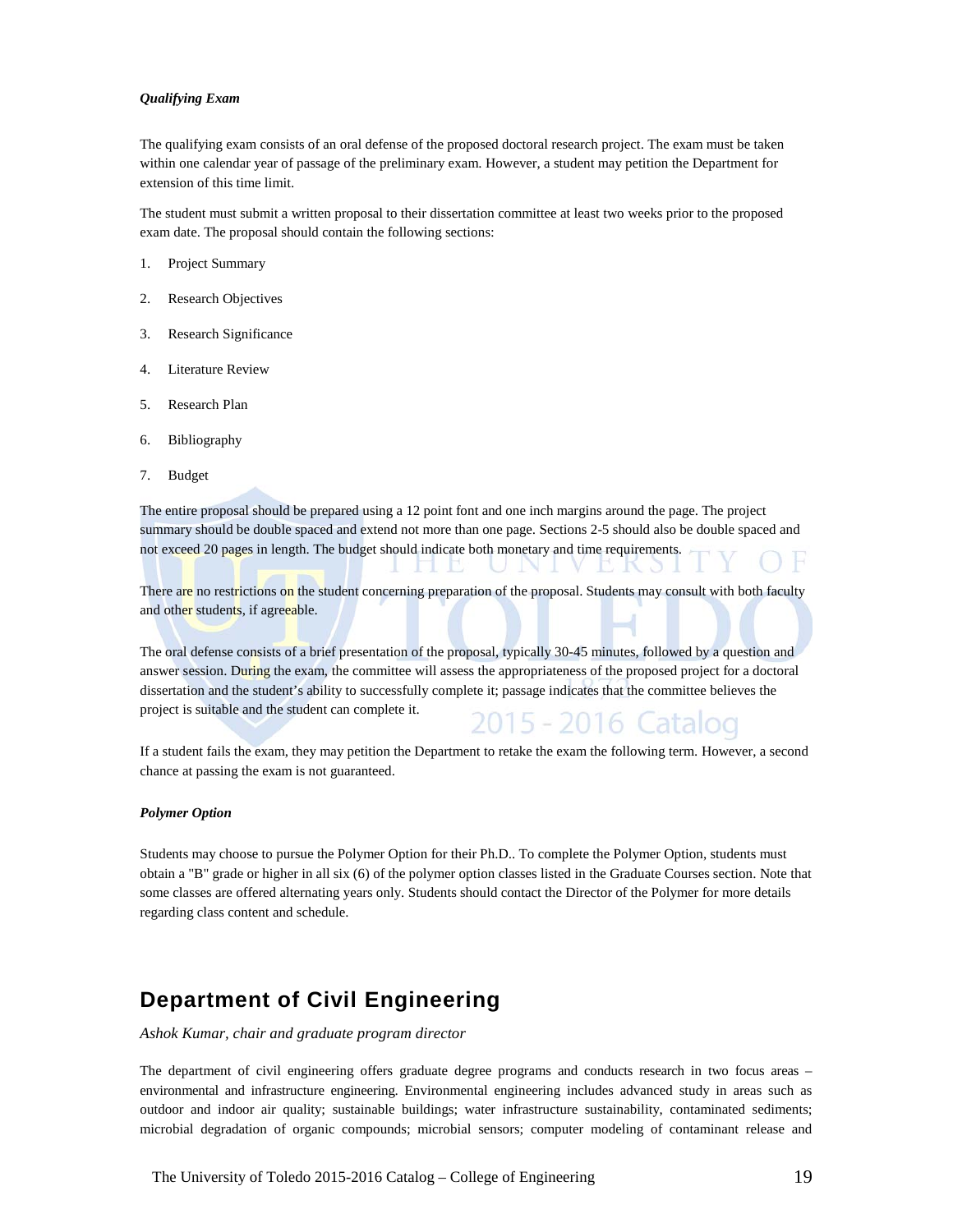dispersion in soils and in air; environmental decision making; air quality models for industries; risk assessment; and wastewater treatment processes. Infrastructure engineering includes structural and earthquake engineering, transportation engineering and geotechnical engineering. Geotechnical engineering includes advanced study in areas such as shallow and deep foundations, groundwater and seepage, and experimental and theoretical soil mechanics. Structural engineering includes advanced study in areas such as earthquake engineering; structural repair and rehabilitation; structural health monitoring; numerical and experimental analysis; and design. Transportation engineering includes advanced study in areas such as traffic and facility design; urban transportation planning; pavement materials' properties and design; pavement management; intelligent transportation systems; and transportation system management and economics.

The department offers two graduate degrees – master of science in civil engineering and doctor of philosophy in engineering.

## **Master of Science in Civil Engineering Degree Requirements**

For the master of science in civil engineering (M.S.C.E.) degree, a minimum of 30 credit hours is required – 21 hours of graduate course work (a minimum of nine credit hours should be at the 6000 level or above) and nine hours of thesis research (CIVE 6960) performed under the supervision of a full-time faculty member of the department of civil engineering. The department also offers a M.S.C.E. degree with a project or course work option with the written approval of the department chair or graduate program director. In the project option, a minimum of 30 credit hours is required – 24 hours of graduate course work (a minimum of 12 credit hours should be 6000 level or above) and six hours for the project report. In a course work option, a minimum of 30 credit hours in graduate course work is required, of which a minimum of 9 credit hours should be at the 6000 level or above. Courses taken on an audit basis do not count toward the degree. Additional requirements include:

- A maximum of six hours of independent study are allowed toward the degree.
- Students must prepare a plan of study in conjunction with the adviser (graduate program director for the first semester) with a concentration of required and elective courses in one of the department's research focus areas of graduate study and receive approval from the graduate program director. Required core courses in each area are determined by the faculty comprising that research area in conjunction with the graduate program director.
- No more than nine credit hours toward the M.S.C.E. may be earned at another university, and in no case may the thesis or project be satisfied by work completed at another institution. iatalog

### **Doctor of Philosophy Degree Requirements**

The doctoral degree requires a minimum of 90 credit hours, of which 45 credit hours are for course work and 45 credit hours are for dissertation research. To be formally admitted to candidacy for the degree, however, doctoral students must first pass a qualifying examination. All Ph.D. students should note that admission to the doctoral program does not constitute admission to candidacy. The doctoral program is normally a full-time program throughout all of the course work and the dissertation. The department of civil engineering does not encourage part-time studies in the Ph.D. program.

For the Ph.D. degree, a minimum of 60 graduate credit hours beyond the M.S.C.E. degree (90 credit hours beyond the B.S. degree) are required, of which at least 12 credit hours are for graduate course work (largely departmental), an additional three credit hours for graduate level mathematics course work, and 45 credit hours for dissertation research under the supervision of a full-time faculty member of the department of civil engineering. A minimum of 45 credit hours beyond the M.S. must be completed at The University of Toledo.

To be awarded the Ph.D. degree, the student must have at least a B average (minimum GPA of 3.0) for all credits in the program of study. Only credit hours obtained with a letter grade of "C" or higher, or an "S" grade for the limited number of classes offered on a satisfactory or unsatisfactory basis, will fulfill degree requirements. In addition, the student must be admitted to doctoral candidacy and pursue an original research problem. The research must be completed and the dissertation written and successfully defended in public before the Ph.D. degree is conferred.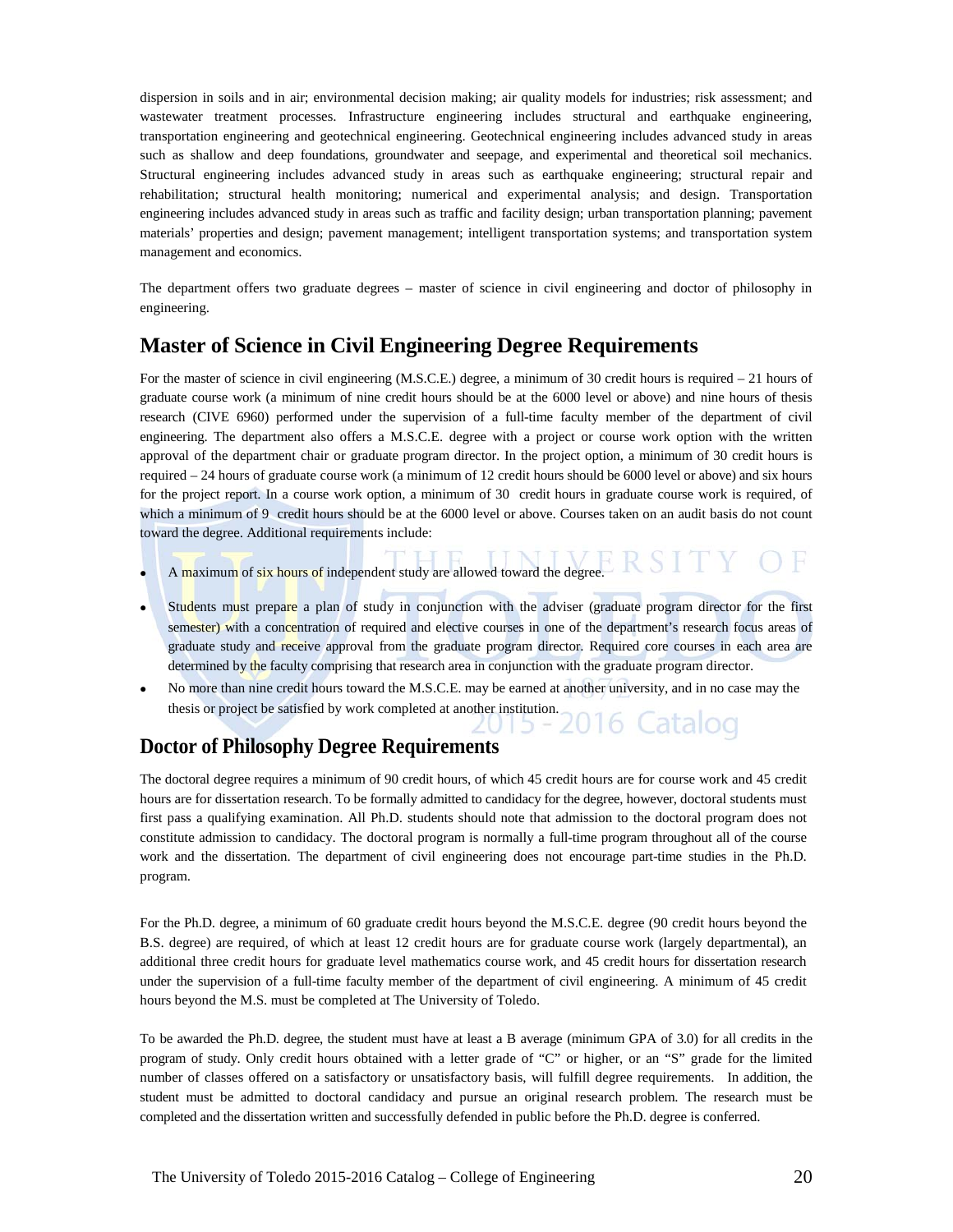#### **Admission to Candidacy for the Ph.D. Degree**

To be formally admitted to candidacy for the doctoral degree, students must first pass the qualifying examination. The purpose of the qualifying exam is to determine whether a student possesses the necessary potential to complete doctoral degree requirements. The exam consists of two parts – a written examination and an oral proposal defense. The written exam is given in the middle of the fall or spring semester. It is intended to test the breadth and depth of the student's understanding of fundamentals and the most important and basic elements of the broad area of graduate studies in which the student is specializing.

The oral defense of the proposed dissertation research is held before an advisory committee of at least five faculty members. Prior to the defense, students submit a written proposal to the committee. The defense consists of a brief presentation of the written proposal followed by a question and answer session. During the exam, the committee will assess the appropriateness of the proposed research for a doctoral dissertation and the student's ability to successfully complete it. Students must defend their proposal in the fall or spring semester following passage of the written exam. Upon passing both parts of the qualifying exam, students may apply for admission to candidacy.

After completion of a minimum of 45 credit hours of course work beyond the bachelor's degree and 45 credit hours of dissertation research, doctoral candidates must prepare a written dissertation documenting their research results. Final approval for graduation is contingent upon a successful oral defense of the dissertation before the advisory committee in a public forum.

Students applying for admission are expected to have completed a B.S. in civil engineering. Those with degrees in other areas of engineering or science will have to take certain undergraduate courses to prepare for graduate courses. These courses will be identified prior to admission and will appear on the student's plan of study.

# **Department of Electrical Engineering and Computer Science**

*Mansoor Alam, chair*

*Mansoor Alam, graduate program director*

The Department of Electrical Engineering and Computer Science (EECS) offers advanced studies leading to the M.S. and the Ph.D. degrees. Graduate courses and research include topics in computer systems design and applications (hardware and software); communications; control and signal processing; intelligent systems; machine vision and imaging; power systems; power electronics; nano-electronic materials and devices; photovoltaic devices; laser-based advanced processing; renewable energy and smart grid; microelectronics; VLSI design automation and testing; fault tolerance and reliability; computer networks; robotics; computer graphics and visualization; automotive systems; electromagnetics; computer aided design and simulation; cyber security and high performance computing.

EECS department faculty members participate in five academic and research focus areas. Research activities of faculty often overlap the focus area, resulting in faculty participating in more than one focus area. Each focus area has a required and a recommended list of courses for all graduate students pursuing that area of specialization. Courses to complete the degree requirements are selected by the student in consultation with an adviser. The five focus areas are as follows:

#### **High Performance Computing Systems (HPCS)**

Research in the HPCS focus group includes the following topics: High Performance Scalable Software, Information Systems and Services; Virtual Systems, Computer Networking; Cyber Security; Wireless and Sensor Networks; System software and parallel computing, Numerical Computing and applications, Hypermedia & Multimedia Environments, Reliable Computing, Field Programmable Gate Arrays, and VLSI Testing and Fault Tolerance.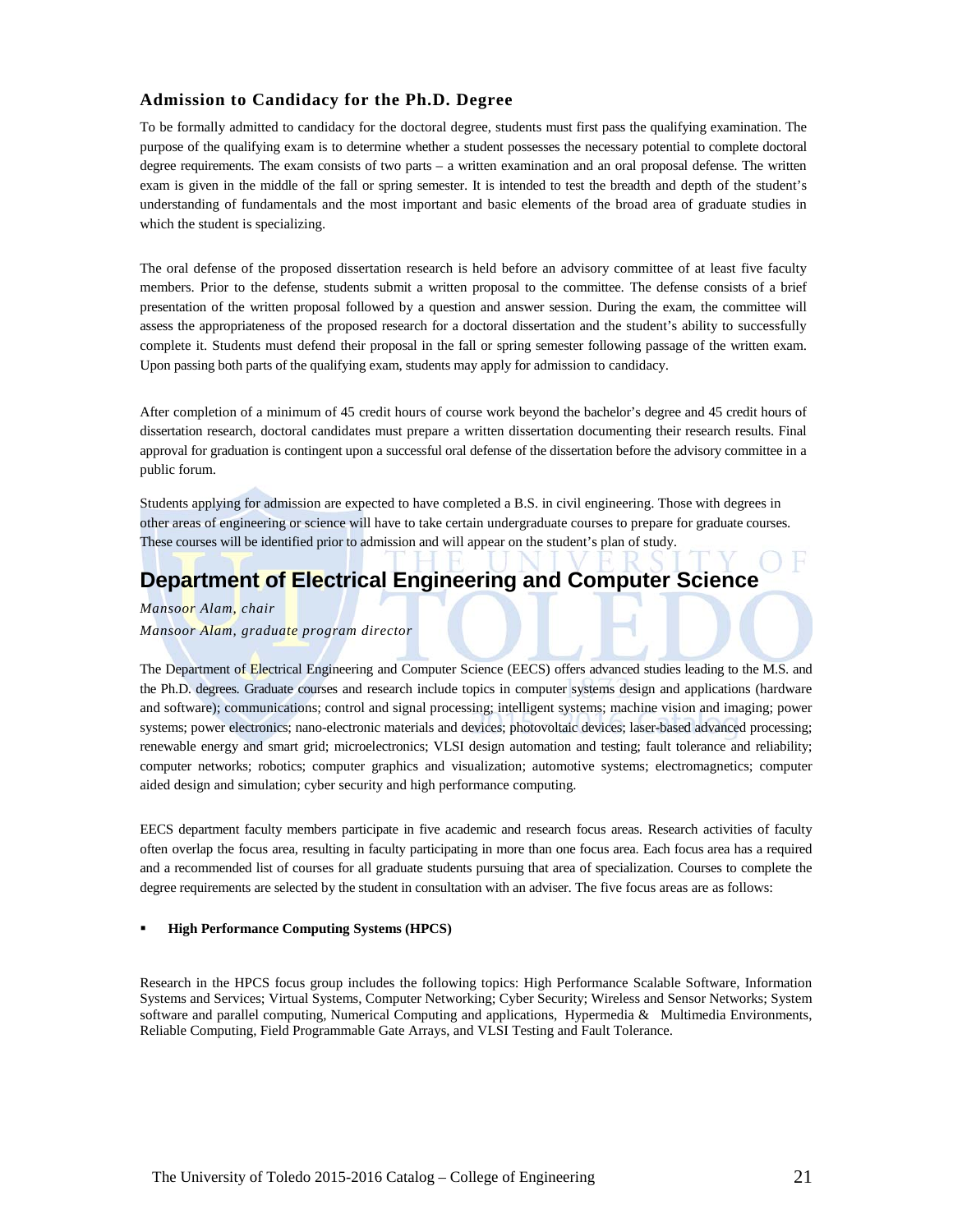#### o **Software and Intelligent Systems (SIS)**

Intelligent systems embody inquiries into artificial and computational intelligence fields. Research in the SIS focus group includes the following topics: Artificial Intelligence, Machine Learning, Artificial Neural Networks, Data-Mining, Fuzzy Logic and Reasoning, and Hybrid Algorithms.

#### **Communications, Control and Signal Processing (CCSP)**

Research in the CSP focus group includes the following topics: Data Compression and Image Processing; Satellite Communication; Sensor Array Processing; Development of Hardware for Real Time Applications; Computation for Digital Receiver; and Passive Radar Systems.

#### **Power Electronics and Energy Systems (PEES)**

Electrical Engineering basically consists of two primary functions: processing information and processing energy. The research in this focus group is primarily concerned with processing energy in electrical form, but to accomplish this it is necessary to also utilize many techniques from the information sector. Therefore the research in this area depends on fields such as Power Electronics, Electro-Mechanical Machines, Energy Storage Devices, Control Systems, Computer Analysis Methods and Modeling, Real Time Embedded Systems, and Smart Grids and Meters.

#### **Solid-State and RF Devices and Systems (SRDS)**

The objectives of the group are the following:

(i) Exploit atomic scale phenomena in developing next generation of solid-state materials and devices targeted for electrical energy generation, electrical power conversion, and electronic sensing applications .The strategy is to develop research that carefully blends physics and electrical engineering disciplines to address growing demand for renewable/alternative energy, electrical energy conversion and storage, photovoltaics, solid-state lighting, low-power sensors and electronics, and harsh environmental electronics.

**UNIVERSITY** 

(ii) Build on electromagnetic (EM) fundamentals and radio-frequency (RF) and microwave concepts for engineering new high-frequency components, circuits, materials and systems. The focus is to foster research leading to development of commercially viable products, patents, user-friendly CAD tools, publications in top-ranked international conferences and journals, and to secure external funding from various resources.

## **Master of Science Programs**

Two M.S. degrees are offered by the department – one in Electrical Engineering and the other in Engineering. Students studying under the HPCS or SIS focus groups receive the M.S. in Engineering, with concentration in Computer Science and Engineering, while those working under the other groups receive the M.S. in Electrical Engineering degree. The Master of Science degree is offered with the following options.

- **1. Master of Science degree with Thesis option:** A minimum of 30 credit hours of approved graduate study, including nine credit hours of Master of Science thesis under the supervision of a faculty member, is required. Students are required to submit a written thesis and successfully complete the oral defense of the thesis work.
- **2. Master of Science degree with Non-Thesis option:** The degree requirements for Master of Science with nonthesis option are available with the approval of the department graduate program director:
	- **a. Master of Science degree with Project option:** Students are required to complete 30 credit hours of approved graduate study including six hours of Master of Science project as specified by individual department guidelines and requirements. Students are required to submit a written project report to the department.
	- **b. Master of Science degree with Course Work-only option:** Students are required to complete 30 credit hours of approved graduate-level course work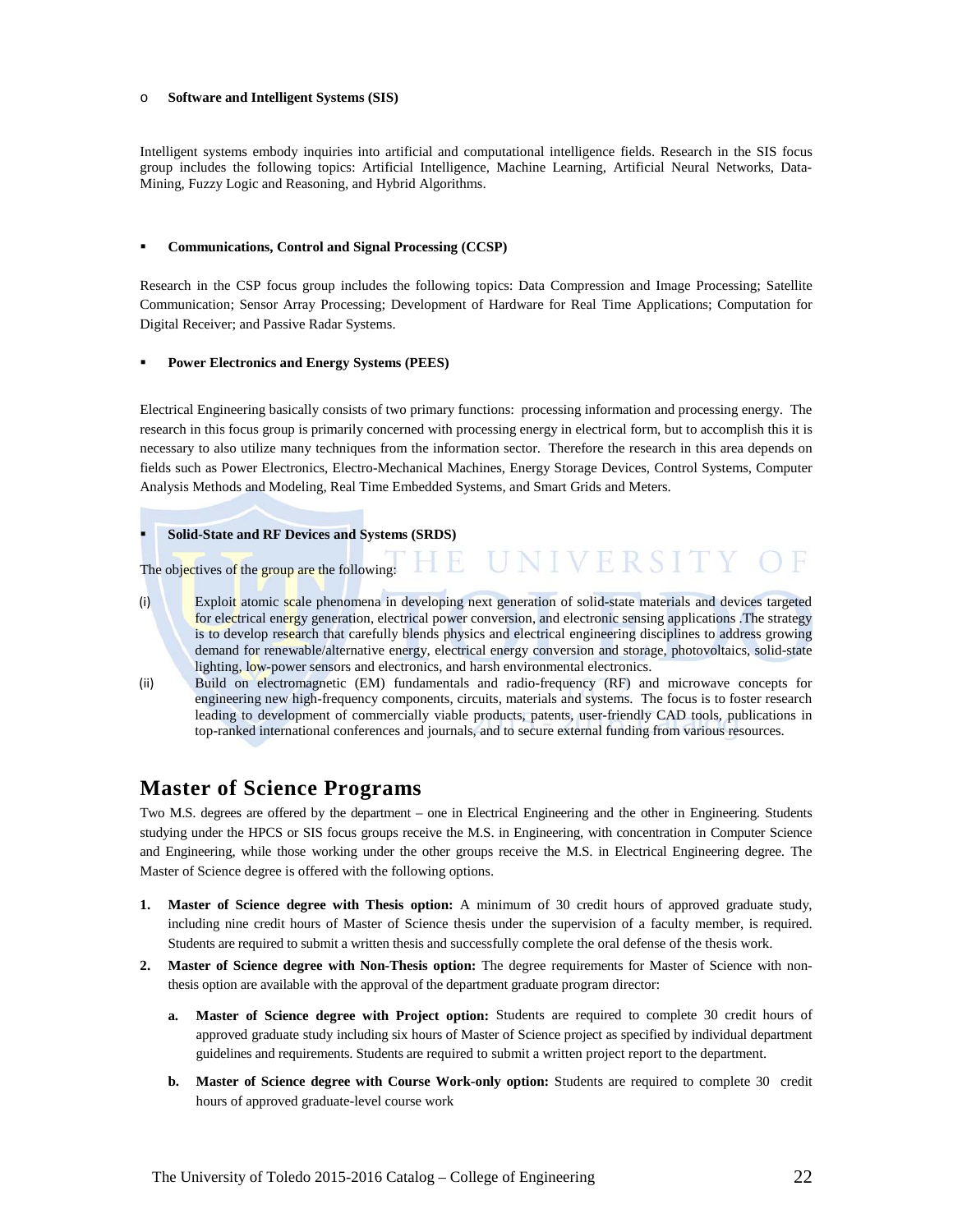Students must complete the following additional requirements:

- An approved plan of study.
- A minimum of 18 hours of EECS courses (including thesis/project and independent study).
- At least six hours of EECS courses at the 6000 level, excluding thesis and independent study.
- One credit hour (included in the required 30 hours for the program) of the EECS graduate seminar course EECS 5930 with a maximum of two excused absences in the semester.

Students are encouraged to include higher-level math courses in their program, subject to approval of their advisers.

Courses taken on an audit basis do not count toward the degree. Courses outside of the College of Engineering require prior approval.

In order to be awarded the Master of Science degree, the student must have at least a B average (a minimum GPA of 3.0/4.0) for all graduate course credits in the program of study as well as for the entire graduate transcript. Only credit hours obtained with a letter grade of "C" or higher, or an "S" grade for the limited number of classes offered on a satisfactory or unsatisfactory basis, will fulfill degree requirements.

## **Doctor of Philosophy Program**

Doctoral study in EECS leads to the degree of Doctor of Philosophy (Ph.D.) in Engineering. The Ph.D. degree is offered in two concentrations: Ph.D. in Engineering with concentration in Electrical Engineering (EE) and Ph.D. in Engineering with concentration in Computer Science and Engineering (CSE). Students majoring in EE may choose from the following focus groups: Communications, Control, and Signal Processing (CCSP), Power Electronics and Energy Systems (PEES), or Solid State and RF Devices and Systems (SRDS). Students majoring in Computer Science and Engineering may select either the High Performance Computing Systems (HPCS) or the Software and Intelligent Systems (SIS) focus group. A student must complete a total of at least 90 hours of graduate credit (including 45 credit hours of dissertation) beyond the bachelor's degree, or 60 credit hours beyond the M.S. degree. Doctoral candidacy requires satisfactory performance on the doctoral qualifying examination, selection of an academic adviser, and formation of a dissertation committee. Candidates are awarded the Ph.D. degree following: 1) satisfactory completion of the requisite credit hours beyond the M.S. /B.S. degree in a closely related field; and 2) successful defense of a dissertation that constitutes a fundamental advancement of knowledge in the field. The Ph.D. usually takes a minimum of three full years of graduate study beyond the M.S. degree.

The general requirements for the Ph.D. degree are:

- A minimum of 60 credit hours beyond the M.S. degree or a minimum of 90 credit hours beyond the B.S. degree. Out of these credit hours, a minimum of 45 credit hours should be devoted to research toward the student's dissertation.
- No more than three credit hours of independent study for students with an M.S. degree and no more than 15 credit hours of independent study for students with a B.S. degree may be counted toward the Ph.D. course requirement.
- The student must pursue, complete and publish a research manuscript that is demonstrated to be an original contribution to the field of study.
- The dissertation must be written and successfully defended publicly before the Ph.D. degree is conferred.
- Students must submit a minimum of two journal papers based on the dissertation research. Copies of the official letters of acknowledgments for the submitted papers should be given to the graduate director. Also, every student is required to attend the seminar class in EECS and maintain at least an 80 percent attendance-rate.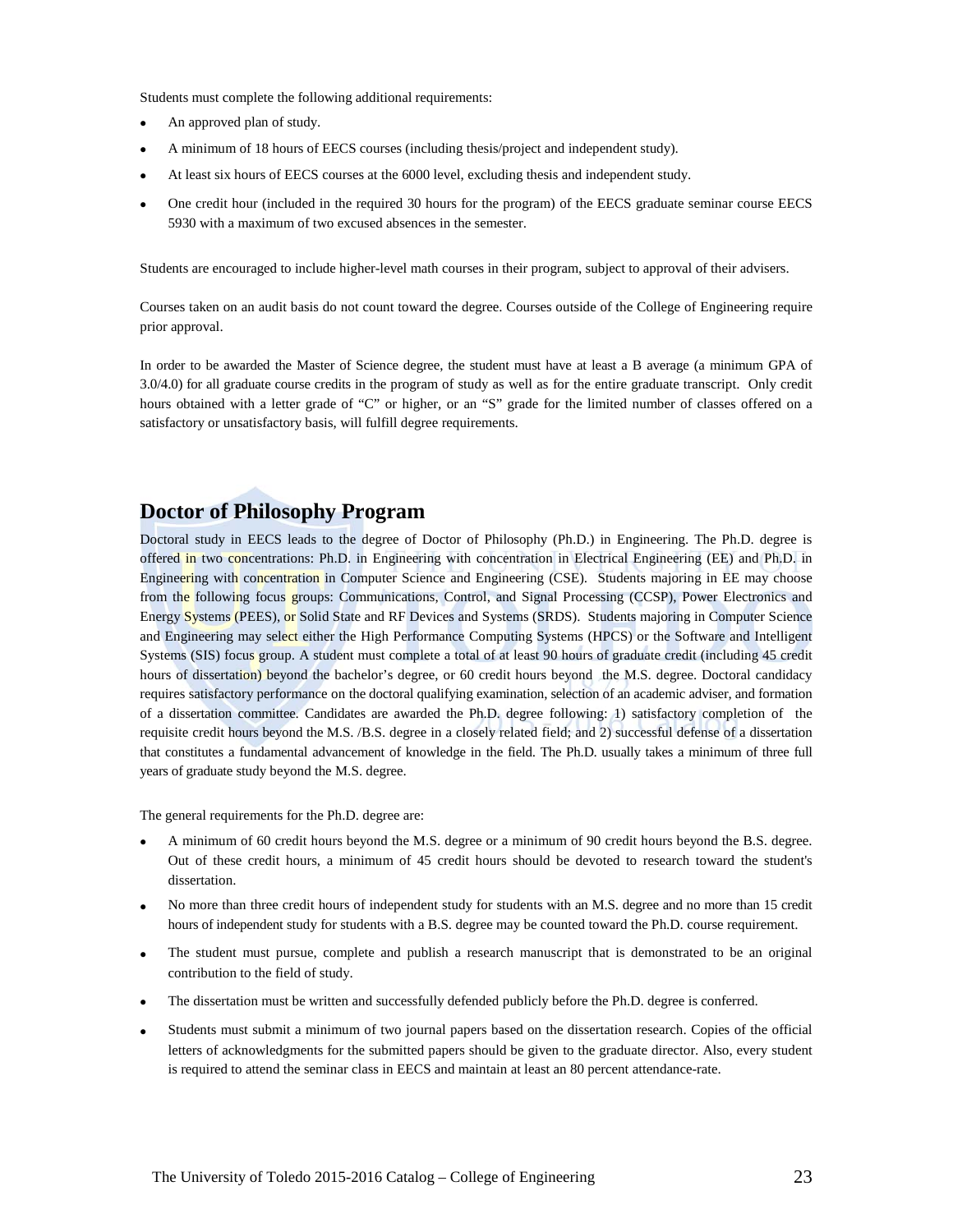#### **Ph.D. Qualifying Examination:**

The intent of the Ph.D. Qualifying Examination is to assess the student's potential for successfully completing doctoral level studies and research in the department. The student will be tested on five areas: three based on the core courses of the focus group; and two areas based on the recommended list in the student's focus group chosen in consultation with the student's advisor. These courses are enumerated solely for the purpose of defining the scope and coverage of the exam. The examination will be given in two written parts. Further details pertaining to the qualifying exam can be found in the EECS Graduate Handbook.

It is the responsibility of the student and the faculty adviser to formulate a program of study to satisfy requirements for the Ph.D. degree. The student's program of study should contain both breadth of knowledge and depth of specialization in one of the focus areas outlined earlier. The program must be approved by the faculty Adviser, the Advisory Committee, the Graduate Program Director and the College of Graduate Studies.

# **Department of Mechanical, Industrial, and Manufacturing Engineering**

#### *Abdollah A. Afjeh, chair Efstratios Nikolaidis, graduate programs director*

Graduate students enrolled in the Department of Mechanical, Industrial and Manufacturing Engineering (M.I.M.E.) may pursue the following degree programs: Master of Science in Industrial Engineering, Master of Science in Mechanical Engineering and Doctor of Philosophy in Engineering.

The fields of Mechanical Engineering are very diverse offering opportunities in research, design, product development and manufacturing. Major areas of Mechanical Engineering include aerodynamics, fluid dynamics, solid mechanics, bio-engineering, material sciences, nanotechnology, dynamics, automotive engineering, production and process machine design, vibrations and control systems, and reliability-based design and optimization. The department features state of the art studies using modern equipment and techniques.

1872

## **Research Focus Areas**

The current research of the department focuses on the following areas: 2016 Catalog

- **Computational and Experimental Thermal Sciences:** The computational and experimental thermal science research focus group encompasses broad research activities. These include research in such areas as alternative energy, computational fluid dynamics and heat transfer, tribology, flow stability and transition, vortex dynamics, drag reduction, small and medium engine turbines, microgravity flows, thermal systems simulation, biofluid flow dynamics, turbulent boundary layer characterization, experimental methods using hot wire/film anemometry, laser Doppler velocimetry, particle image velocimetry, and flow visualization techniques,. **D.R. Hixon** (coordinator), A. Afjeh, S. Cioc, C. Sheng, T. Ng, D. Oliver.
- **Materials, Mechanics and Design:** The objectives of the materials, mechanics and design focus group are to conduct research that will advance the engineering knowledge base and lead to new processes and products in the broad areas of mechanical systems, dynamic systems and control, mechanical behavior of materials and mechanical design. Specifically, the research thrust of this group includes but is not limited to the dynamic behavior and control of mechanisms, machines, mechanical systems, processes, structures and smart material systems, including MEMS, biomechanics, design methodology, fatigue and fracture mechanics, machine dynamics, noise and vibration analysis and control, solid modeling and vehicle dynamics. **M. Elahinia** (coordinator), L. Berhan, A. Fatemi, M. S. Hefzy, G. Naganathan, E. Nikolaidis, M. Pourazady, B. Trease, H. Zhang.
- **Manufacturing and Systems:** The manufacturing and systems focus group emphasizes solving manufacturing problems. Example problems include the development of processes for products, basic understanding of metal forming and cutting, , and improvement of the environmental impact of industry. An essential aspect of this group is the blend of practical plant expertise with the benefits of computational technologies, including computer-aided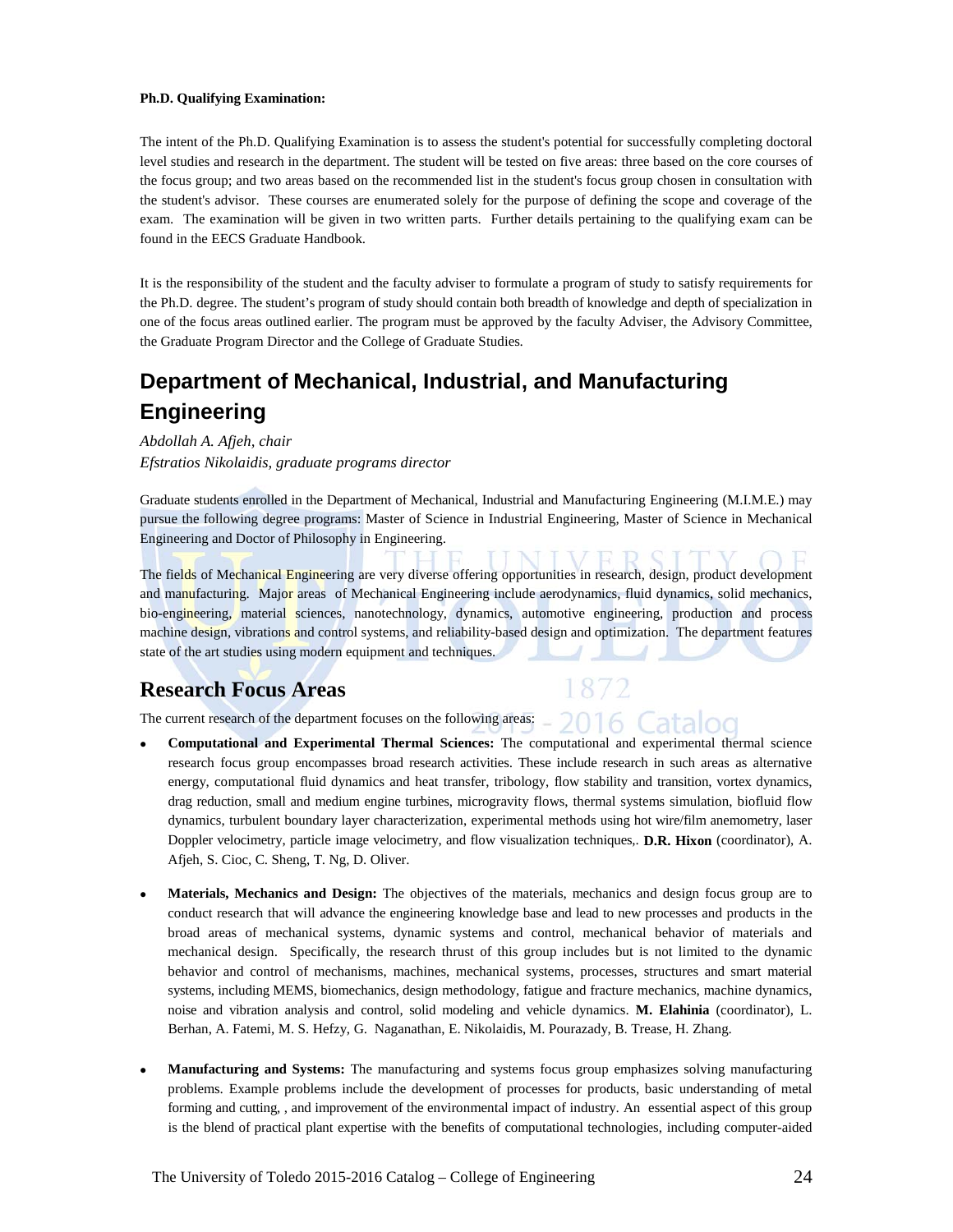design and manufacturing. Processes are understood from a "hands-on" perspective and expanded through defining theoretical models. Engineering materials are studied throughout their life cycle, from raw material acquisition, product creation and usage, remanufacturing, recycling and final material disposal. Key expertise within this group includes internationally recognized faculty in rapid prototyping, process engineering, grinding and abrasives engineering, facilities planning and modeling, and environmentally conscious manufacturing. **S. Bhaduri** (coordinator), M. Franchetti, A.H. Jayatissa, I. Marinescu, H. Zhang.

# **Master of Science Programs**

Applicants must hold a bachelor of science in mechanical or industrial engineering, or a closely related field, from an accredited engineering program. If the baccalaureate is in a non-engineering or science area, students may be required to complete prerequisite courses without graduate degree credit. The Master of Science degree program may be pursued with thesis, project and non-thesis options.

- 1. **Master of science degree with thesis option:** The plan of study must include 30 hours of graduate work, including 9 credit hours of Master of Science thesis successfully completed under the supervision of an M.I.M.E. faculty member. Courses must be selected from those approved for graduate study (5000 level or above). A minimum of 12 hours of course work must be in the student's focus area of study.
- 2. **Master of science degree with non-thesis options:**
	- a. **Master of Science degree with project option:** Students are required to complete 30 credit hours at the graduate level, including six hours of Master of Science project under the supervision of a M.I.M.E. faculty member. The project option must be approved by the M.I.M.E. departmental chair or the graduate program director. Students are required to submit a professional, written project report to the department after due approval by the faculty adviser. The project report will then be logged and archived in the department as a technical report.
	- b. **Master of science degree with course work-only option:** Students are required to complete a minimum of 30 credit hours of graduate level course work as specified by the department.

The majority of a student's course work for all of the options will normally be from M.I.M.E. courses. Three or more hours of the course work must be from approved courses in advanced mathematics. A minimum of 12 credits must be 6000-level courses. A student may be required to complete more than the required minimum hours to satisfy prerequisite deficiencies specified as provisional admission conditions and/or to fulfill educational requirements for the program as specified by the adviser or department.

Also, all supported students are required to enroll and/or participate in a graduate seminar (MIME 6930 or equivalent) each semester. The department may specify additional credit or non-credit requirements for satisfactory completion as well as enhancement of degree objectives. The plan of study for the Master of Science degree must be filed before 16 hours of academic course work has been completed. For full-time students, this normally will require that the plan of study be filed before registration for the second term.

For transfer credit, students should refer to the general policies of the College of Graduate Studies.

# **Doctoral Degree Program**

A satisfactory doctoral degree plan is developed jointly by the student and the dissertation adviser, subject to the approval of the department chair or graduate program director.

A minimum of 15 credit hours of regular 8000-level graduate courses taken for a letter grade beyond the M.S. degree is required for the doctoral degree program. Twelve of these 15 credit hours must be departmental graduate courses. Students entering the direct doctoral program with a bachelor's degree must complete 45 credit hours of graduate course work, of which 36 are regular departmental graduate courses beyond their bachelor's degree, and at least 27 credit hours must be